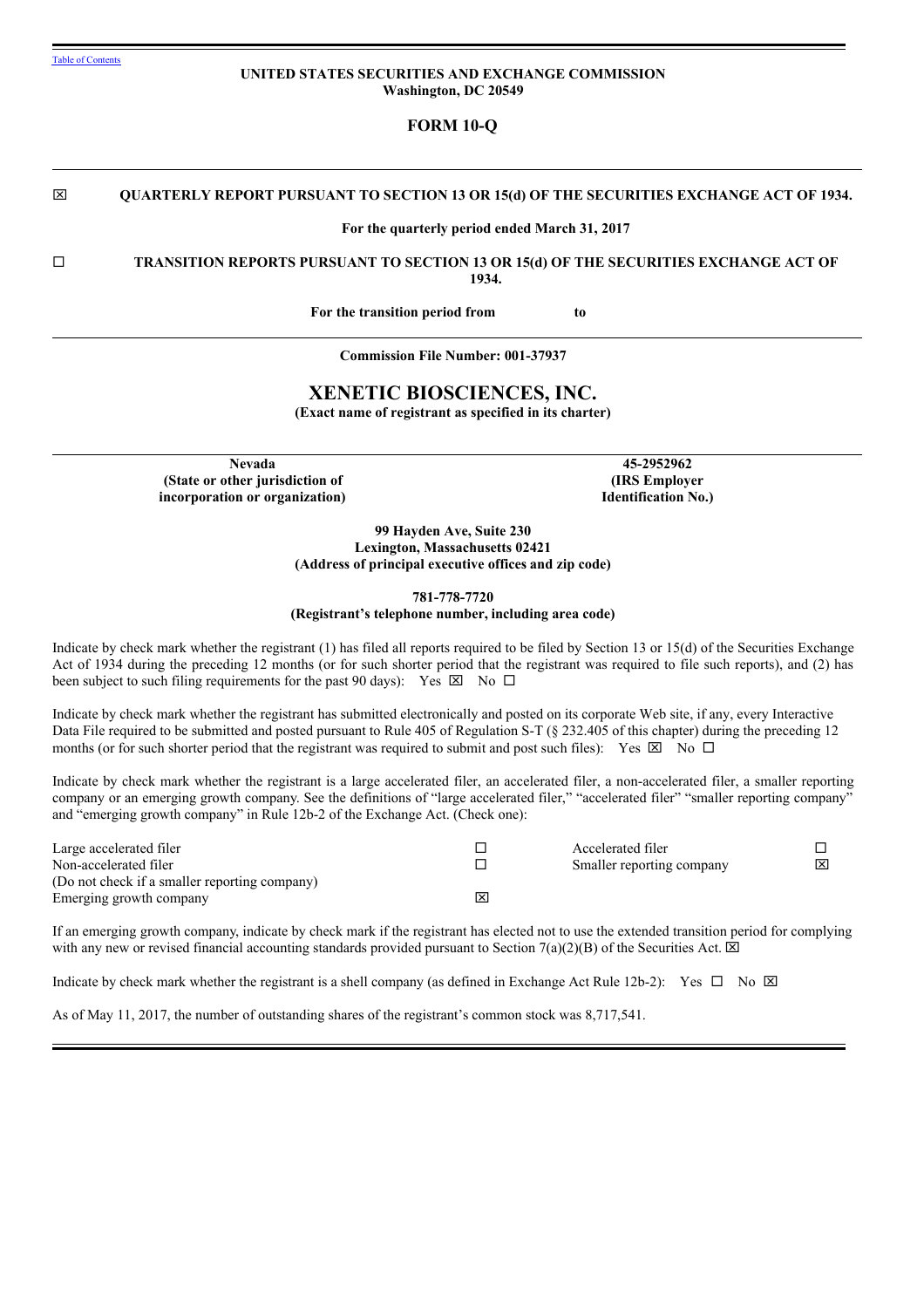## **XENETIC BIOSCIENCES, INC. FORM 10-Q QUARTERLY PERIOD ENDED MARCH 31, 2017**

| <b>PART I</b>     | <b>FINANCIAL INFORMATION</b>                                                                                   |                |
|-------------------|----------------------------------------------------------------------------------------------------------------|----------------|
| Item 1            | <b>Condensed Consolidated Financial Statements:</b>                                                            | 3              |
|                   | Condensed Consolidated Balance Sheets as of March 31, 2017 (Unaudited) and December 31, 2016                   | $\overline{3}$ |
|                   | Condensed Consolidated Statements of Operations (Unaudited) for the three months ended March 31, 2017 and 2016 | 4              |
|                   | Condensed Consolidated Statements of Cash Flows (Unaudited) for the three months ended March 31, 2017 and 2016 | 5              |
|                   | <b>Notes to Condensed Consolidated Financial Statements</b>                                                    | 6              |
| Item <sub>2</sub> | Management's Discussion and Analysis of Financial Condition and Results of Operations                          | 12             |
| Item 3            | Quantitative and Qualitative Disclosures About Market Risk                                                     | 16             |
| Item 4            | <b>Controls and Procedures</b>                                                                                 | 16             |
| <b>PART II</b>    | <b>OTHER INFORMATION</b>                                                                                       |                |
| Item 1            | <b>Legal Proceedings</b>                                                                                       | 17             |
| Item 1A           | <b>Risk Factors</b>                                                                                            | 17             |
| Item 2            | Unregistered Sales of Equity Securities and Use of Proceeds                                                    | 17             |
| Item 3            | <b>Defaults Upon Senior Securities</b>                                                                         | 17             |
| Item 4            | <b>Mine Safety Disclosures</b>                                                                                 | 17             |
| Item 5            | <b>Other Information</b>                                                                                       | 17             |
| Item 6            | <b>Exhibits</b>                                                                                                | 18             |
| <b>Signatures</b> |                                                                                                                | 19             |

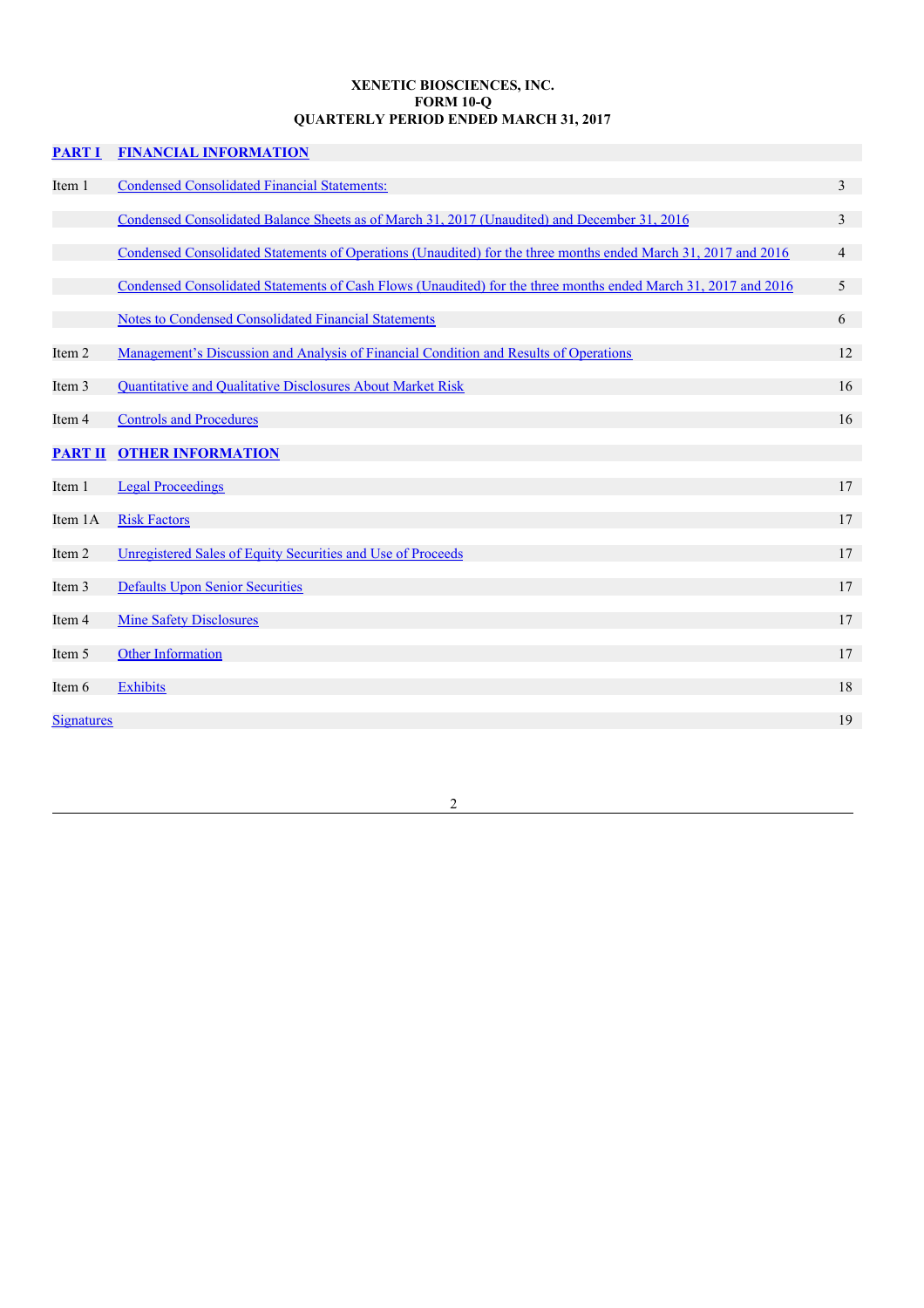# **PART 1 – FINANCIAL INFORMATION**

# **ITEM 1 – FINANCIAL STATEMENTS**

## **XENETIC BIOSCIENCES, INC. CONDENSED CONSOLIDATED BALANCE SHEETS**

|                                                                                          |                                      | December 31,<br>2016 |                 |  |
|------------------------------------------------------------------------------------------|--------------------------------------|----------------------|-----------------|--|
|                                                                                          | <b>March 31, 2017</b><br>(Unaudited) |                      |                 |  |
| <b>ASSETS</b>                                                                            |                                      |                      |                 |  |
| Current assets:                                                                          |                                      |                      |                 |  |
| Cash                                                                                     | \$<br>4,323,511                      | \$                   | 4,048,131       |  |
| Restricted cash                                                                          | 66,510                               |                      | 66,510          |  |
| Accounts receivable                                                                      |                                      |                      | 3,000,000       |  |
| Prepaid expenses and other                                                               | 1,820,023                            |                      | 1,224,009       |  |
| Total current assets                                                                     | 6,210,044                            |                      | 8,338,650       |  |
|                                                                                          |                                      |                      |                 |  |
| Property and equipment, net                                                              | 40,083                               |                      | 42,366          |  |
| Goodwill                                                                                 | 3,283,379                            |                      | 3,283,379       |  |
| Indefinite-lived intangible assets                                                       | 9,243,128                            |                      | 9,243,128       |  |
| Other assets                                                                             | 54,884                               |                      | 66,342          |  |
|                                                                                          |                                      |                      |                 |  |
| Total assets                                                                             | \$<br>18,831,518                     | \$                   | 20,973,865      |  |
|                                                                                          |                                      |                      |                 |  |
| LIABILITIES AND STOCKHOLDERS' EQUITY                                                     |                                      |                      |                 |  |
| Current liabilities:                                                                     |                                      |                      |                 |  |
| Accounts payable                                                                         | \$<br>1,368,529                      | \$                   | 1,006,903       |  |
| Accrued expenses                                                                         | 605,094                              |                      | 838,888         |  |
| Other current liabilities                                                                | 20,483                               |                      | 20,205          |  |
| Total current liabilities                                                                | 1,994,106                            |                      | 1,865,996       |  |
|                                                                                          |                                      |                      |                 |  |
| Deferred tax liability                                                                   | 2,918,518                            |                      | 2,918,518       |  |
| Other liabilities                                                                        | 15,020                               |                      | 19,876          |  |
|                                                                                          |                                      |                      |                 |  |
| Total liabilities                                                                        | 4,927,644                            |                      | 4,804,390       |  |
|                                                                                          |                                      |                      |                 |  |
| Commitments and contingent liabilities (Note 10)                                         |                                      |                      |                 |  |
|                                                                                          |                                      |                      |                 |  |
| Stockholders' equity:                                                                    |                                      |                      |                 |  |
| Preferred stock, 10,000,000 shares authorized                                            |                                      |                      |                 |  |
| Series B, \$0.001 par value: 2,185,742 and 2,305,742 issued and outstanding as of March  |                                      |                      |                 |  |
| 31, 2017, and December 31, 2016, respectively                                            | 2,185                                |                      | 2,305           |  |
| Series A, \$0.001 par value: 970,000 shares issued and outstanding as of March 31, 2017, |                                      |                      |                 |  |
| and December 31, 2016                                                                    | 970                                  |                      | 970             |  |
| Common stock, \$0.001 par value; 45,454,546 shares authorized as of March 31, 2017, and  |                                      |                      |                 |  |
| December 31, 2016; 8,976,426 and 8,731,029 shares issued as of March 31, 2017 and        |                                      |                      |                 |  |
| December 31, 2016, respectively; 8,652,541 and 8,407,144 shares outstanding as of        |                                      |                      |                 |  |
| March 31, 2017 and December 31, 2016, respectively                                       | 8,975                                |                      | 8,730           |  |
| Additional paid in capital                                                               | 164,122,816                          |                      | 163,522,921     |  |
| Accumulated deficit                                                                      | (145, 203, 626)                      |                      | (142, 338, 005) |  |
| Accumulated other comprehensive income                                                   | 253,734                              |                      | 253,734         |  |
| Treasury stock                                                                           | (5,281,180)                          |                      | (5,281,180)     |  |
| Total stockholders' equity                                                               | 13,903,874                           |                      | 16,169,475      |  |
|                                                                                          |                                      |                      |                 |  |
| Total liabilities and stockholders' equity                                               | \$<br>18,831,518                     | $\mathbb{S}$         | 20,973,865      |  |

The accompanying notes are an integral part of these unaudited condensed consolidated financial statements.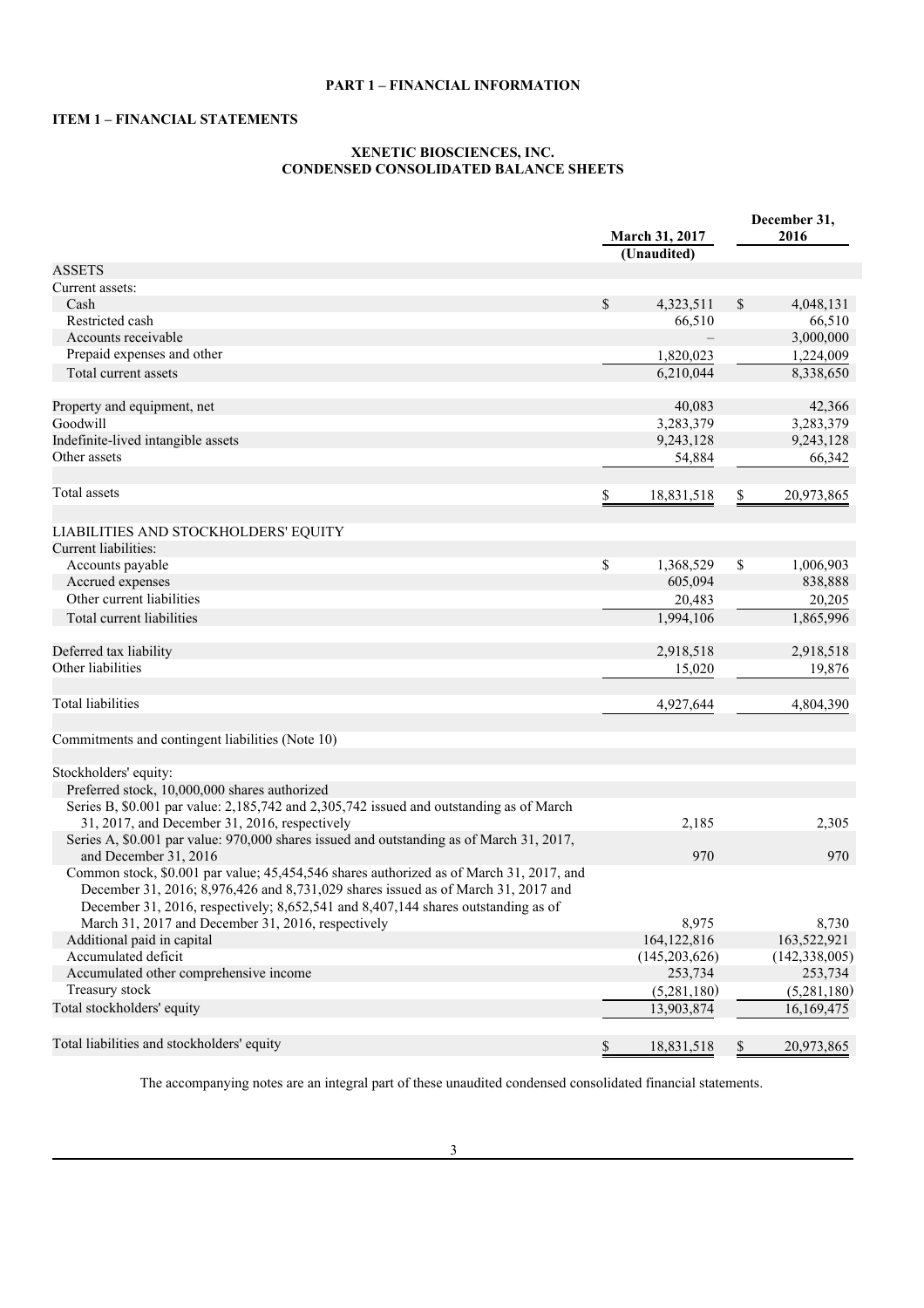## **XENETIC BIOSCIENCES, INC. CONDENSED CONSOLIDATED STATEMENTS OF OPERATIONS (Unaudited)**

|                                                                        | THREE MONTHS ENDED MARCH<br>31, |             |     |               |  |
|------------------------------------------------------------------------|---------------------------------|-------------|-----|---------------|--|
|                                                                        |                                 | 2017        |     | 2016          |  |
| Operating costs and expenses:                                          |                                 |             |     |               |  |
| Research and development                                               | \$                              | (1,221,144) | \$  | (429, 281)    |  |
| General and administrative                                             |                                 | (1,634,533) |     | (1,422,366)   |  |
| Loss from operations                                                   |                                 | (2,855,677) |     | (1,851,647)   |  |
| Other non-operating income (expense):                                  |                                 |             |     |               |  |
| Change in fair value of derivative liability                           |                                 |             |     | 136,014       |  |
| Loss on issuance of hybrid debt instruments                            |                                 |             |     | (1, 584, 218) |  |
| Other expense                                                          |                                 | (9,356)     |     | (26, 414)     |  |
| Interest income                                                        |                                 |             |     | 14            |  |
| Interest expense                                                       |                                 | (588)       |     | (245, 384)    |  |
| Total other non-operating expense                                      |                                 | (9, 944)    |     | (1,719,988)   |  |
| Net loss                                                               |                                 | (2,865,621) | \$. | (3,571,635)   |  |
| Basic and diluted loss per share                                       |                                 | (0.34)      |     | (0.78)        |  |
| Weighted-average shares of common stock outstanding, basic and diluted |                                 | 8,518,830   |     | 4,591,364     |  |

The accompanying notes are an integral part of these unaudited condensed consolidated financial statements.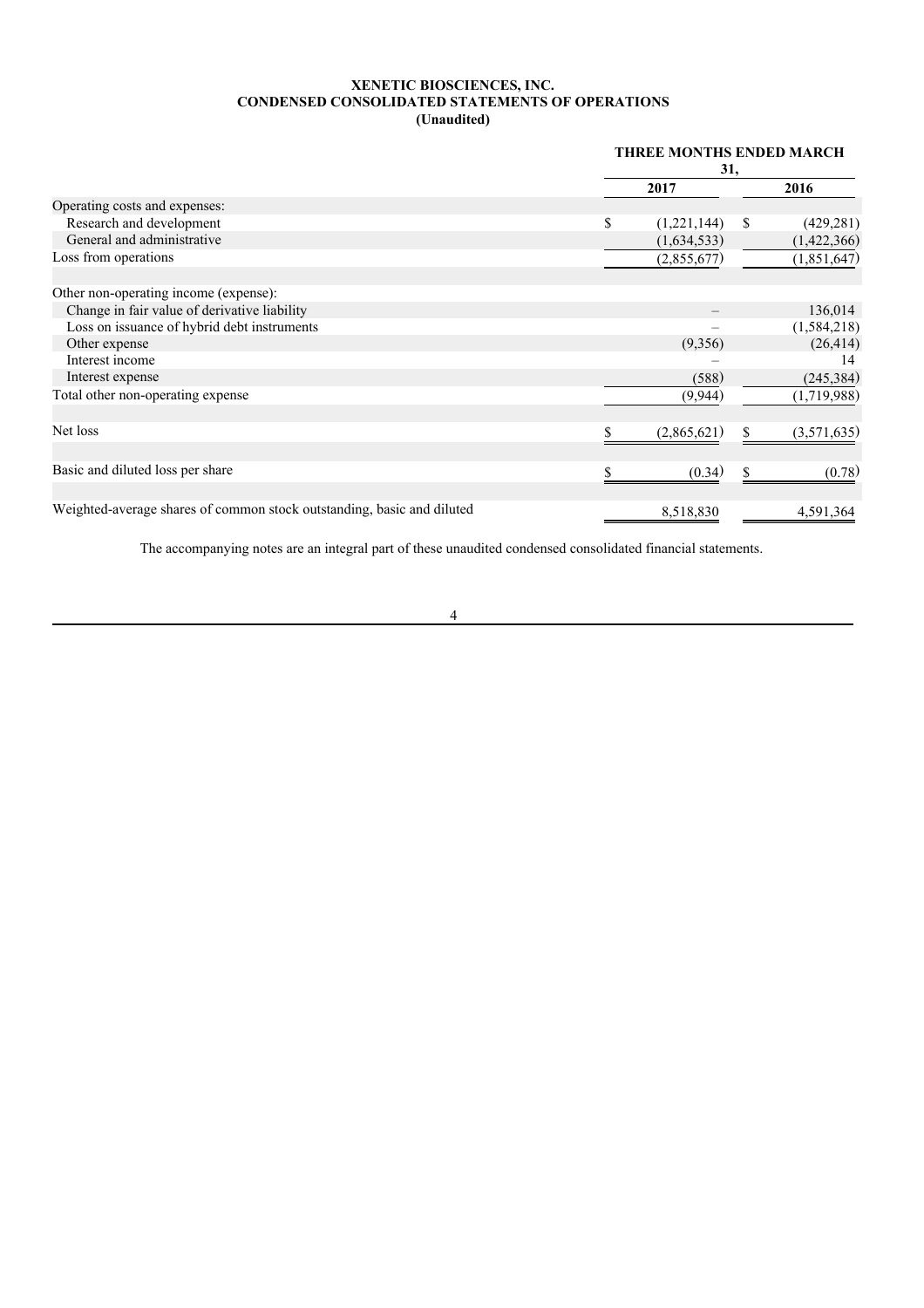## **XENETIC BIOSCIENCES, INC. CONDENSED CONSOLIDATED STATEMENTS OF CASH FLOWS (Unaudited)**

|                                                                                           | <b>THREE MONTHS ENDED MARCH</b><br>31, |             |                  |             |  |
|-------------------------------------------------------------------------------------------|----------------------------------------|-------------|------------------|-------------|--|
|                                                                                           |                                        | 2017        |                  | 2016        |  |
| <b>CASH FLOWS FROM OPERATING ACTIVITIES:</b>                                              |                                        |             |                  |             |  |
| Net loss                                                                                  | \$                                     | (2,865,621) | \$               | (3,571,635) |  |
| Adjustments to reconcile net loss to net cash provided by (used in) operating activities: |                                        |             |                  |             |  |
| Depreciation                                                                              |                                        | 7,712       |                  | 9,082       |  |
| Amortization of hybrid debt instrument discount                                           |                                        |             |                  | 139,846     |  |
| Non-cash interest expense                                                                 |                                        |             |                  | 104,760     |  |
| Share-based payments                                                                      |                                        | 650,275     |                  | 477,888     |  |
| Warrant expense for services                                                              |                                        | (15,346)    |                  | (249, 218)  |  |
| Vendor share-based payments                                                               |                                        | 31,068      |                  | 57,790      |  |
| Change in fair value of derivative liability                                              |                                        |             |                  | (136, 014)  |  |
| Loss on issuance of hybrid debt instruments                                               |                                        |             |                  | 1,584,218   |  |
| Changes in operating assets and liabilities:                                              |                                        |             |                  |             |  |
| Accounts receivable                                                                       |                                        | 3,000,000   |                  |             |  |
| Prepaid expenses and other assets                                                         |                                        | (584, 556)  |                  | (43, 931)   |  |
| Accounts payable, accrued expenses and other liabilities                                  |                                        | 57,277      |                  | (147, 719)  |  |
| Net cash provided by (used in) operating activities                                       |                                        | 280,809     |                  | (1,774,933) |  |
|                                                                                           |                                        |             |                  |             |  |
| <b>CASH FLOWS FROM INVESTING ACTIVITIES:</b>                                              |                                        |             |                  |             |  |
| Purchases of property and equipment                                                       |                                        | (5, 429)    |                  | (14, 613)   |  |
| Net cash used in investing activities                                                     |                                        | (5, 429)    |                  | (14, 613)   |  |
| <b>CASH FLOWS FROM FINANCING ACTIVITIES:</b>                                              |                                        |             |                  |             |  |
| Proceeds from issuance of debt                                                            |                                        |             |                  | 3,500,000   |  |
| Payments on loan from related party                                                       |                                        |             |                  | (237, 048)  |  |
| Net cash provided by financing activities                                                 |                                        |             |                  | 3,262,952   |  |
|                                                                                           |                                        |             |                  |             |  |
| Net change in cash, excluding restricted cash                                             |                                        | 275,380     |                  | 1,473,406   |  |
| Cash at beginning of period                                                               |                                        | 4,048,131   |                  | 132,229     |  |
|                                                                                           |                                        |             |                  |             |  |
| Cash at end of period                                                                     | \$                                     | 4,323,511   | \$               | 1,605,635   |  |
| SUPPLEMENTAL CASH FLOW INFORMATION:                                                       |                                        |             |                  |             |  |
| Cash paid for interest                                                                    |                                        |             |                  |             |  |
|                                                                                           | \$                                     | 599         | \$               |             |  |
| <b>SUPPLEMENTAL SCHEDULE OF NON-CASH INVESTING AND FINANCING</b><br><b>ACTIVITIES:</b>    |                                        |             |                  |             |  |
| Interest paid in common stock                                                             | $\frac{1}{2}$                          |             | $\underline{\$}$ | 70,813      |  |
| Issuance of warrants in connection with debt                                              | \$                                     |             | \$               | 1,701,214   |  |
| Recording of derivative liability in connection with debt                                 |                                        |             |                  |             |  |
|                                                                                           | \$                                     |             | $\overline{\$}$  | 3,346,423   |  |
| Reclassification of common shares issuable to accounts payable                            | \$                                     | 65,977      | \$               |             |  |
| Conversion of Series B preferred stock to common stock                                    | \$                                     | 120         | \$               |             |  |
| Issuance of common stock for promissory note converted in 2016                            | \$                                     | 125         | \$               |             |  |
|                                                                                           |                                        |             |                  |             |  |

The accompanying notes are an integral part of these unaudited condensed consolidated financial statements.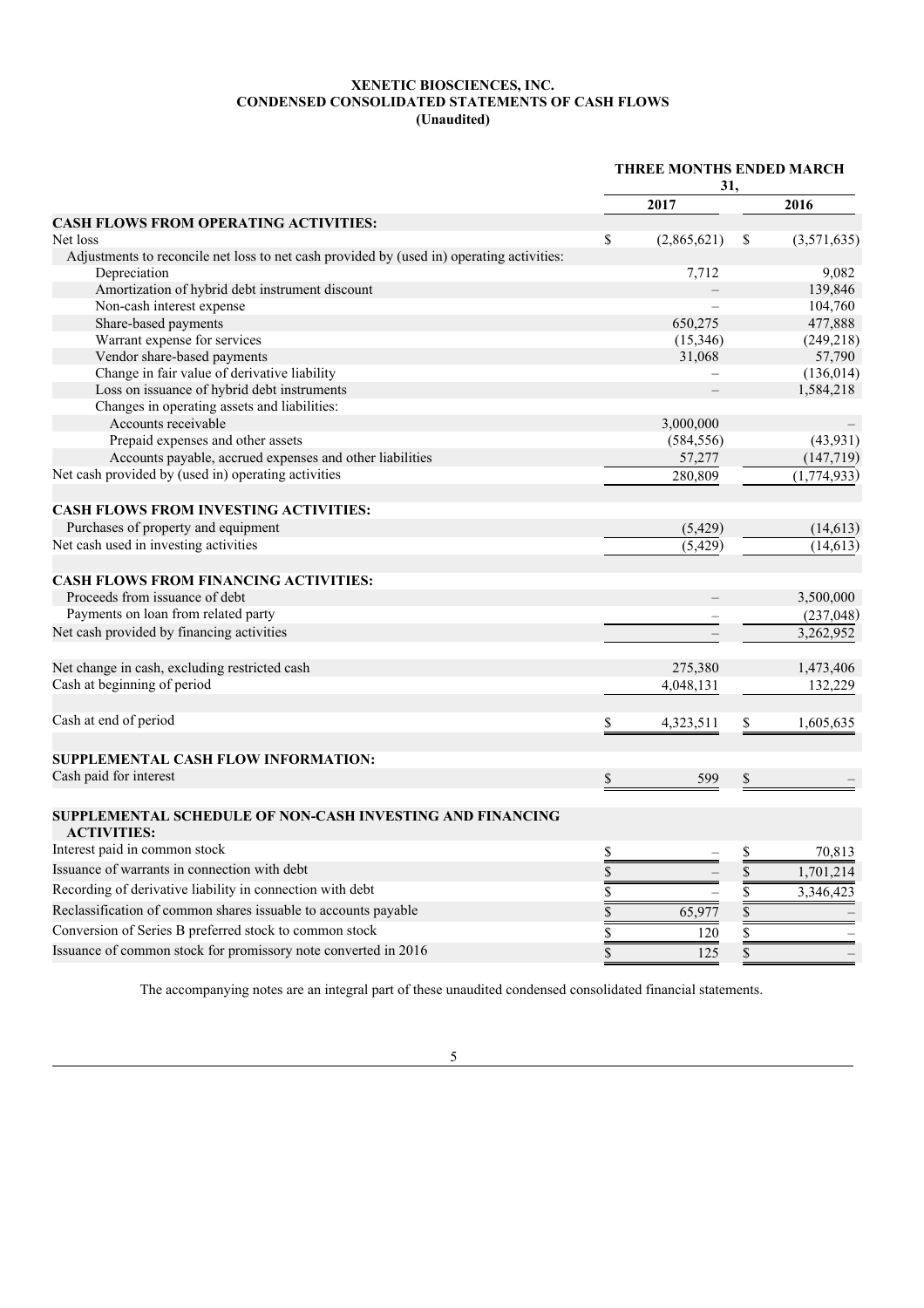## **XENETIC BIOSCIENCES, INC. NOTES TO CONDENSED CONSOLIDATED FINANCIAL STATEMENTS (unaudited)**

## **1. The Company**

#### *Background*

Xenetic Biosciences, Inc. ("Xenetic" or the "Company)" incorporated in the state of Nevada and based in Lexington, Massachusetts, is a biopharmaceutical company focused on the discovery, research and development of next-generation biologic drugs and novel orphan oncology therapeutics. The Company's 200+ patent portfolio covers next-generation biologic drugs and novel oncology therapeutics and provides protection for Xenetic's current drug candidates and positions the Company well for strategic partnership and commercialization opportunities. The Company's objective is to leverage its portfolio to maximize out-license opportunities that generate working capital to both build incremental stockholder value and provide us with the funding necessary to clinically develop its orphan oncology drug candidate pipeline from preclinical through market launch.

Xenetic incorporates its patented and proprietary technologies into a number of drug candidates currently under development either in-house or with biotechnology and pharmaceutical collaborators in order to create what it believes will be next-generation biologic drugs and therapeutics. While the Company primarily focuses on researching and developing orphan oncology drugs, it also has significant interests in drugs being developed by its collaborators to treat, among other conditions, hemophilia and anemia.

Xenetic's lead drug candidate, XBIO-101 (formerly known as Virexxa™), is a small-molecule immunomodulator and interferon inducer, which has been shown to increase progesterone receptor (PrR) expression in endometrial tissue in preliminary studies. The Company has exclusive rights to develop and commercialize XBIO-101 worldwide, except for specified countries in the Commonwealth of Independent States, including Russia. XBIO-101 has been granted orphan drug designation by the U.S. Food and Drug Administration ("FDA") for the potential treatment of progesterone receptor negative endometrial cancer in conjunction with progesterone therapy. Patient recruitment for the Phase 2 trial for XBIO-101 is expected to commence in the second quarter of 2017.

Xenetic's lead proprietary technology is PolyXen™, an enabling platform technology designed for protein drug delivery. It uses the natural polymer polysialic acid ("PSA") to prolong the drug's half-life and potentially improve the stability of therapeutic peptides and proteins. The Company believes this technology may be used in a variety of drug candidates to enhance the properties of the therapeutic, potentially providing advantages over competing products.

Xenetic is engaged in a strategic exclusive collaboration with Shire plc ("Shire") with the primary objective of developing a novel series of polysialylated blood coagulation factors, including a next-generation factor VIII hemophilia A treatment. This collaboration relies on the Company's proprietary PolyXen technology to conjugate PSA to therapeutic blood-clotting factors, with the goal of improving the pharmacokinetic profile and extending the active half-life of these biologic molecules. Xenetic granted Shire a worldwide, exclusive, royalty-bearing license to its proprietary PolyXen technology for use in combination with Shire's proprietary molecules in the development of drug candidates designed for the treatment of blood and bleeding disorders. Shire is responsible for the costs and development of SHP656, an investigational, extended half-life factor VIII treatment being developed as a long-acting therapeutic for the treatment of hemophilia. Shire filed a Clinical Trial Application ("CTA") for the program in the fourth quarter of 2015 and commenced human clinical trials during the first quarter of 2016. In December 2016, the Company earned a \$3.0 million milestone payment from Shire related to the advancement of the Phase 1/2 clinical trial of SHP656. Under the terms of the collaboration, most recently amended in January 2014, Xenetic is eligible to receive additional regulatory and sales target payments for total potential milestone receipts of up to \$100 million plus royalties on sales. Shire is one of the Company's long-term stockholders, having invested \$10 million in the Company in January 2014.

All of the Company's drug candidates have arisen from its research activities or those of its collaborators, and are in the development stage. Xenetic commits significant resources to its research and development activities. None of its drug candidates have yet received regulatory approval for marketing in the U.S. by the FDA or by any applicable agencies in other countries. The Company is also developing a broad pipeline of clinical candidates for next-generation biologics and novel oncology therapeutics in a number of orphan disease indications. Though the Company holds a broad intellectual property ("IP") portfolio, the current focus of its internal development efforts is XBIO-101 and PolyXen, in part due to capital constraints.

Xenetic directly, or indirectly through its wholly-owned subsidiaries, owns various U.S. federal trademark registrations and applications, and unregistered trademarks and service marks, including but not limited to Virexxa®, OncoHist™, PolyXen™, ErepoXen™, ImuXen™ and PulmoXen™. Altogether, the Company, directly or indirectly, holds more than 200 patents with 38 in the United States and in excess of 160 international patents, and has more than 65 pending patent applications worldwide.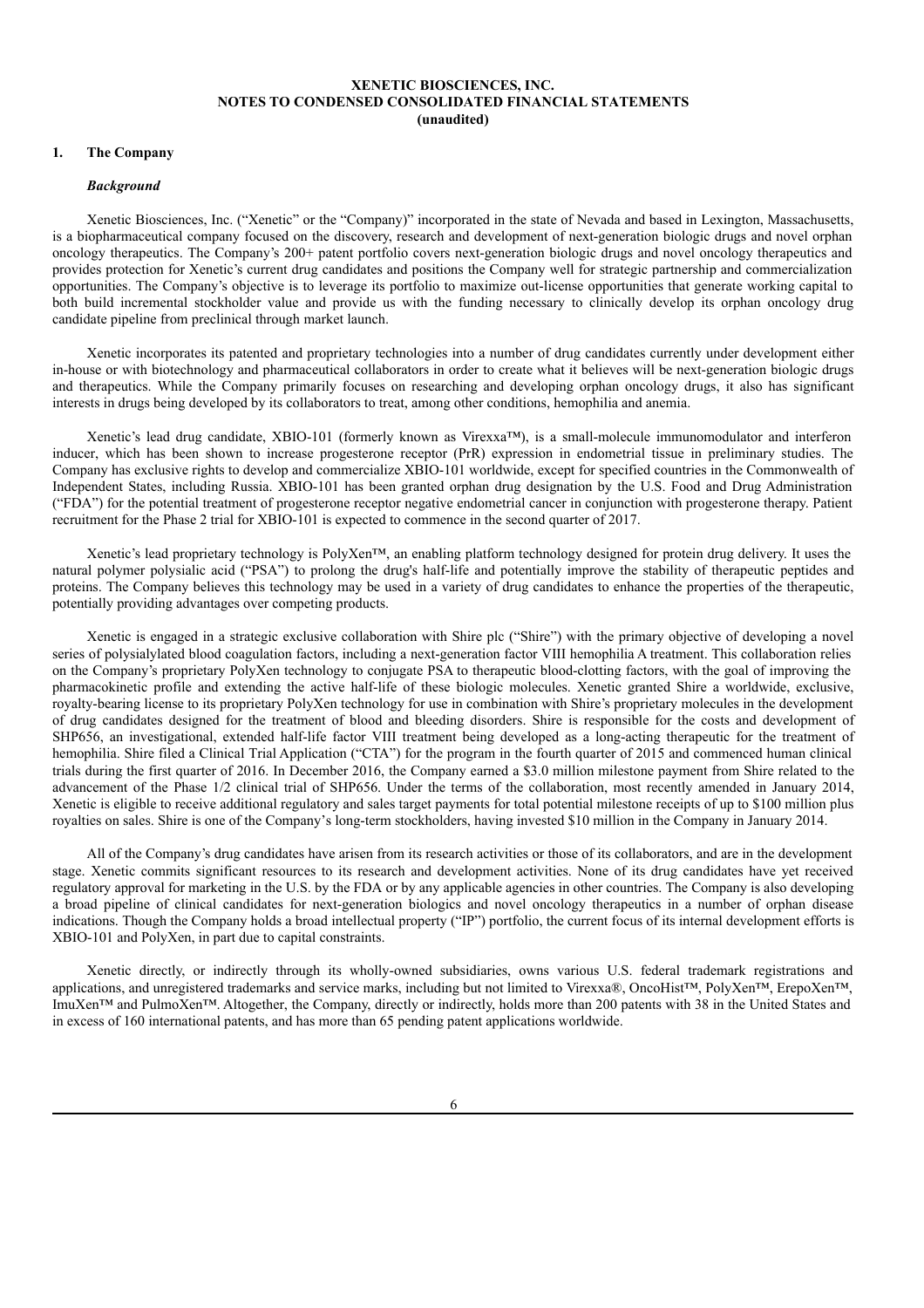Xenetic's patent portfolio spans four core proprietary technologies including two platforms, small molecules and biologics as further described below:

- PolyXen An enabling biological platform technology designed to extend the circulation in the human body of existing drug molecules, thereby creating potentially superior next-generation drug candidates. PolyXen is based on the concept of polysialylation and utilizes polysialic acid, or PSA, which is a biopolymer, comprising a chain of sialic acid molecules. PSA is a natural constituent of the human body, though the Company obtains its PSA from a bacterial source.
- XBIO-101 A small molecule therapeutic with the potential to confer sensitivity to hormone therapeutics upon cancer cells that are otherwise insensitive to such treatments. XBIO-101 (sodium cridanimod) belongs to a class of low-molecular weight synthetic interferon inducers. In addition to its immunomodulatory properties, XBIO-101 has been shown to increase levels of progesterone receptor, or PrR, expression in tumor tissue of patients who are PrR deficient, and thus may restore sensitivity of non-responsive endometrial cancers to hormonal (e.g*.*, progestin) therapy. Based on preclinical observations, XBIO-101 may also be therapeutically relevant in other hormone-resistant cancers, such as triple-negative breast cancer. XBIO-101 has been granted an orphan drug designation by the FDA, for treatment of progesterone receptor negative endometrial cancer in conjunction with progestin therapy.
- OncoHist A novel therapeutic platform technology that utilizes the properties of modified human histone H1.3 for targeted cell necrosis or apoptosis (programmed cell death), which may enable OncoHist to treat a broad range of cancer indications. OncoHist, unlike many competing oncology therapies, is based on a molecule occurring naturally in the human body, in the cell nucleus, and is therefore expected to be better tolerated and less immunogenic than other oncology therapies.
- ImuXen A novel liposomal co-entrapment encapsulation technology designed to maximize both cell and immune system mediated responses. The technology is based on the co-entrapment of the nominated antigen(s) in a liposomal vesicle. The technology when applied may create new vaccines and improve the use and efficacy of certain existing human vaccines.

Though the Company holds a broad IP portfolio, the current focus of its internal development efforts is XBIO-101 and PolyXen, in part due to capital constraints.

The Company's strategy is to develop drug candidates based on its proprietary technologies that are designed to address unmet needs, improve the performance of existing drugs, and create new patentable drug candidates. All of its drug candidates are in the development stage and none have yet received regulatory approval for marketing in the U.S. by the FDA or by any applicable agencies in other countries.

## *Going Concern and Management's Plan*

The Company incurred a net loss of approximately \$2.9 million for the three months ended March 31, 2017, and had an accumulated deficit of \$145.2 million as of March 31, 2017. The Company's working capital was approximately \$4.2 million as of March 31, 2017, and \$6.5 million as of December 31, 2016. The Company expects to continue incurring losses for the foreseeable future and will need to raise additional capital in the near future to pursue its business plan and continue as a going concern.

The Company believes that it has access to capital resources through possible public or private equity offerings, debt financings, corporate collaborations or other means; however, it has not secured any commitment for new financing at this time. The terms, timing and extent of any future financing will depend upon several factors including the achievement of progress in its clinical development programs, its ability to identify and enter into licensing or other strategic arrangements and factors related to financial, economic and market conditions, many of which are beyond its control.

While these condensed consolidated financial statements have been prepared on a going concern basis, if the Company does not successfully raise additional working capital, there can be no assurance that the Company will be able to continue its operations and these conditions raise substantial doubt about its ability to continue as a going concern. The accompanying condensed consolidated financial statements do not include any adjustments related to the recoverability or classification of asset carrying amounts or the amounts and classification of liabilities that may result should the Company be unable to continue as a going concern.

Under such circumstances, the Company would have to further reduce the planned scale of, or possibly suspend some or all of its pre-clinical development initiatives and clinical trials performed by external service providers. In addition, the Company would have to reduce general and administrative expenses and delay or cease the purchase of clinical research services if and until the Company is able to obtain additional financing.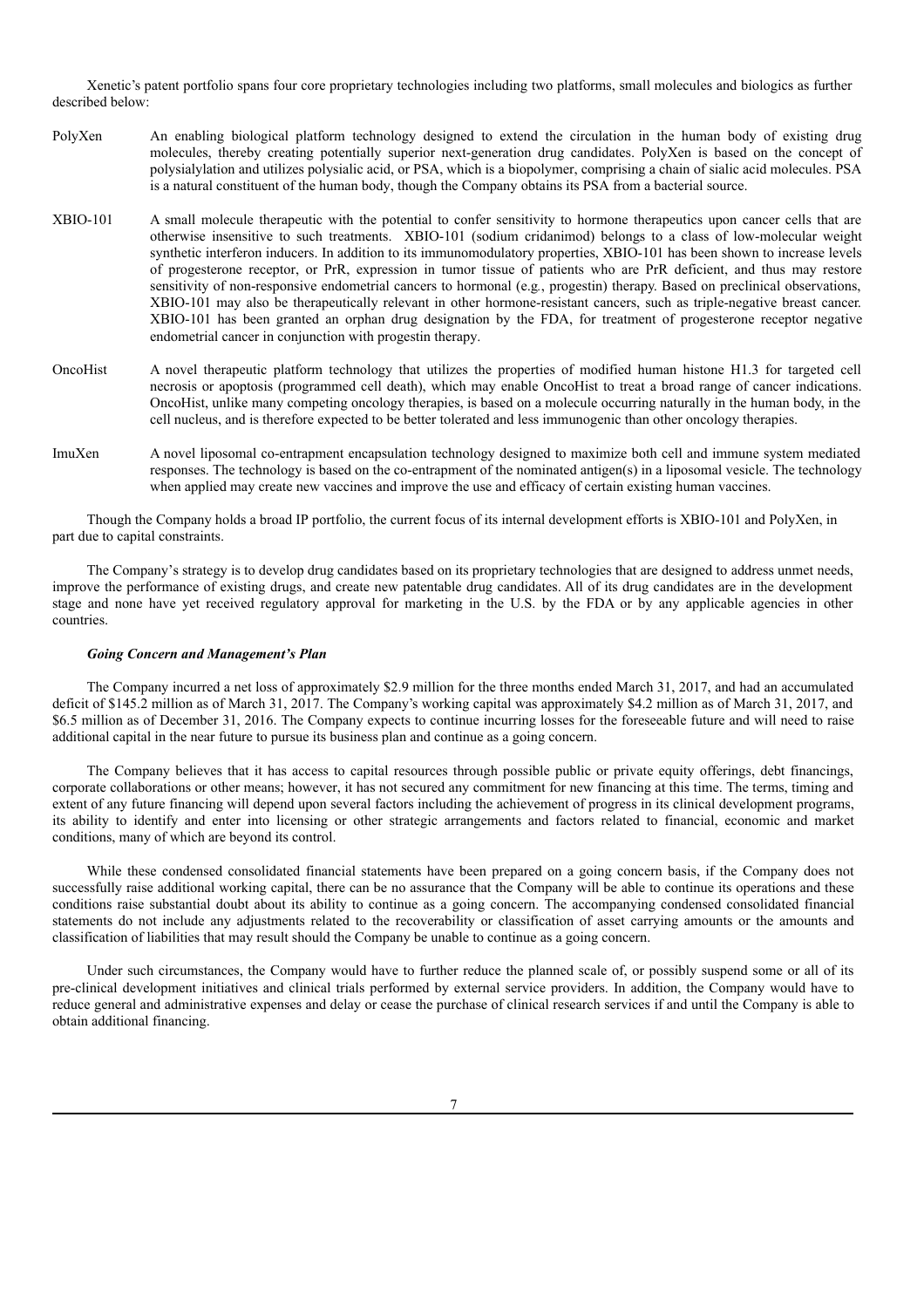## **2. Summary of Significant Accounting Policies**

## *Preparation of Interim Financial Statements*

The accompanying condensed consolidated financial statements were prepared by the Company pursuant to the rules and regulations of the Securities and Exchange Commission ("SEC") and, in the opinion of management, include all normal and recurring adjustments necessary to present fairly the results of the interim periods shown. Certain information and footnote disclosures normally included in financial statements prepared in accordance with U.S. generally accepted accounting principles ("US GAAP") have been condensed or omitted pursuant to such SEC rules and regulations. Management believes that the disclosures made are adequate to make the information presented not misleading. The results for the interim periods are not necessarily indicative of results for the full year. The condensed consolidated financial statements contained herein should be read in conjunction with the consolidated financial statements and notes thereto included in the Company's Annual Report on Form 10-K for the year ended December 31, 2016 filed with the SEC on March 31, 2017.

These condensed consolidated financial statements have been prepared on the assumption that the Company will be able to realize its assets and discharge its liabilities in the normal course of business. This assumption is presently uncertain and contingent upon the Company's ability to raise additional working capital. The financial statements do not include any adjustments relating to recoverability and classification of recorded asset amounts or the amounts and classification of liabilities that might be necessary should the Company be unable to continue as a going concern.

## *Reclassifications*

Certain items previously reported in specific financial statement captions have been reclassified to conform to the current period presentation, including vendor share-based payments of \$57,790 in the statements of cash flows. Such reclassifications do not materially impact previously reported net losses, total assets, liabilities or stockholders' equity (deficit).

## *Principles of Consolidation*

The financial statements of the Company include the accounts of Xenetic Biosciences (UK) Limited and its wholly owned subsidiaries: Lipoxen Technologies Limited, Xenetic Bioscience, Incorporated, and SymbioTec GmbH ("SymbioTec"). All material intercompany balances and transactions have been eliminated in consolidation.

# *Recently Adopted Accounting Standards*

In March 2016, the Financial Accounting Standards Board, or FASB, issued ASU 2016-09, *Compensation – Stock Compensation (Topic 718)* ("ASU 2016-09"). ASU 2016-09 simplifies several aspects of employee share-based payment accounting, including income tax consequences, classification of awards as either equity or liabilities, and classification on the statement of cash flows. ASU 2016-09 is effective for fiscal years beginning after December 15, 2016, including interim periods within that year. The Company adopted ASU 2016- 09 effective January 1, 2017. The adoption of this standard did not have a material impact on the Company's financial statements or related disclosures as:

- There have been no stock option exercises as a US company and, therefore, there are no excess tax benefits related to windfalls. Moreover, the Company maintains a full valuation allowance and expects to do so for the foreseeable future.
- The Company has elected to account for forfeitures as they occur, which the Company adopted using a modified retrospective approach and there was no material cumulative effect adjustment to be recorded to opening retained earnings.
- The Company will classify cash paid to taxing authorities arising from the withholding of shares from employees in cash flows from financing activities.

## **3. Significant Strategic Drug Development Collaborations – Related Parties**

The Company has entered into various research, development, license and supply agreements with Shire plc, Serum Institute of India ("Serum Institute"), its controlling stockholder PJSC Pharmsynthez ("Pharmsynthez") and SynBio LLC ("SynBio"), which is now a wholly owned subsidiary of Pharmsynthez. The Company and its collaborative partners continue to engage in research and development activities with no resultant commercial products through March 31, 2017. No amounts were recognized as revenue related to these agreements during the three months ended March 31, 2017 or 2016.

# **4. Property and Equipment, net**

Property and equipment, net consists of the following:

|                                    |   | March 31,<br>2017 | December 31,<br>2016 |
|------------------------------------|---|-------------------|----------------------|
| Laboratory equipment               | D | 264.583           | 264,583              |
| Office and computer equipment      |   | 42.799            | 37,370               |
| Leasehold improvements             |   | 26,841            | 26,841               |
| Furniture and fixtures             |   | 20,263            | 20,263               |
| Property and equipment $-$ at cost |   | 354,486           | 349,057              |
| Less accumulated depreciation      |   | (314, 403)        | (306, 691)           |
| Property and equipment – net       |   | 40,083            | 42,366               |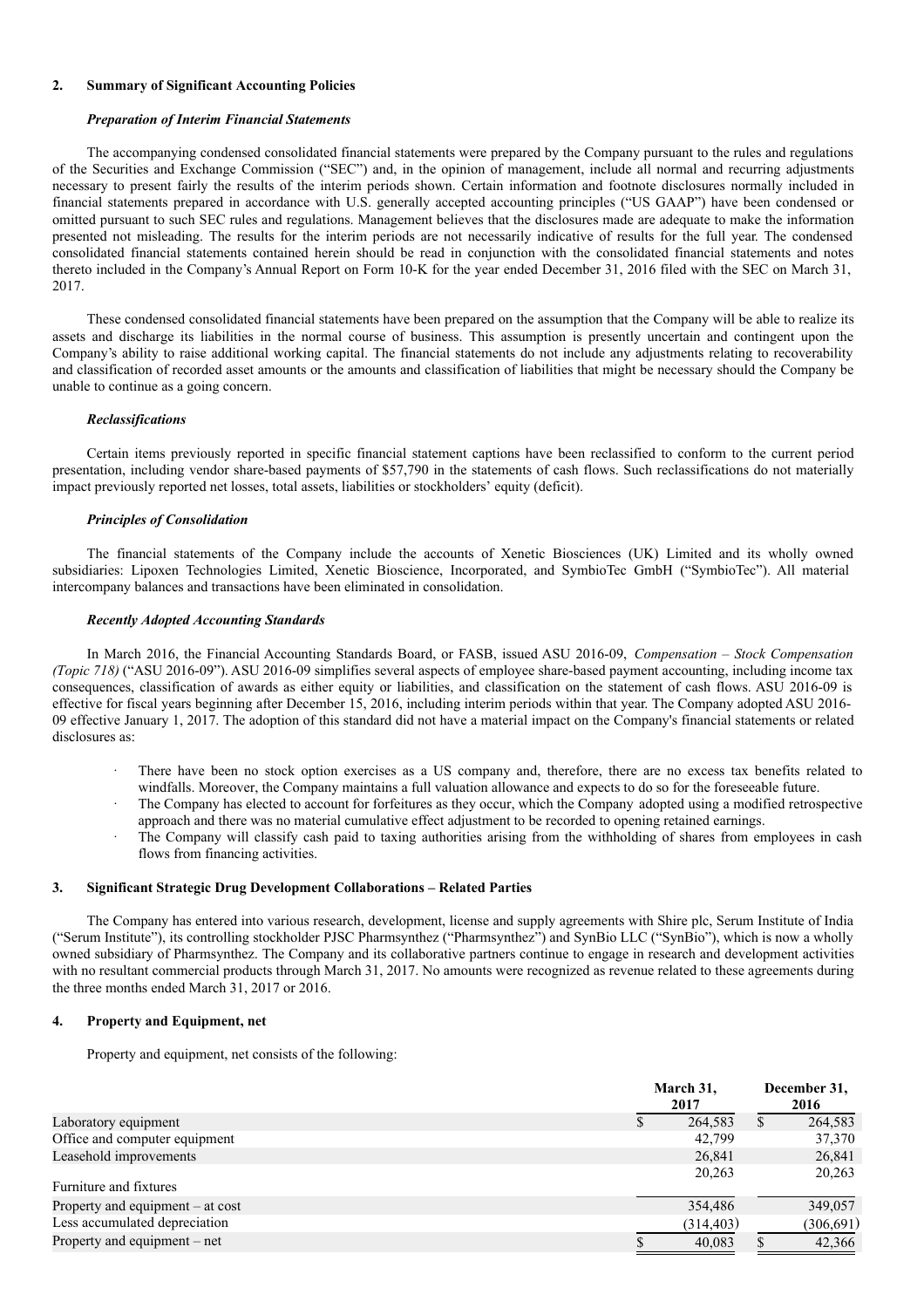Depreciation expense was \$7,712 and \$9,082 for the three months ended March 31, 2017 and 2016, respectively.

<u> 1989 - Johann Barn, mars eta bainar eta idazlea (</u>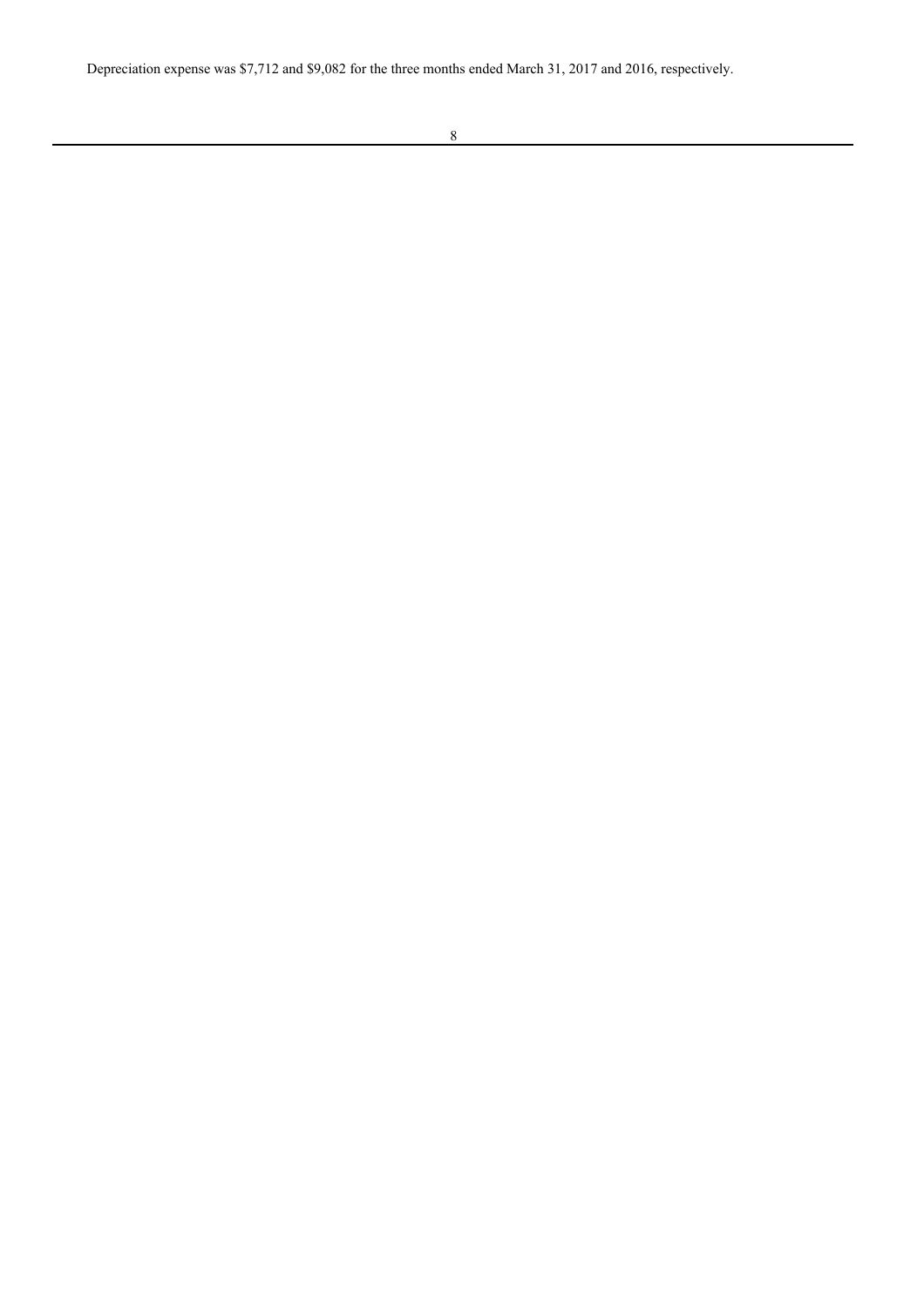#### **5. Hybrid Debt Instrument**

During 2015 and 2016 the Company entered into several financing arrangements which included the issuance of convertible notes and warrants to purchase shares of common stock. On July 1, 2015, the Company entered into a Securities Purchase Agreement (the "SPA") with Pharmsynthez providing for the issuance of a minimum of a \$3.0 million, 10% Senior Secured Collateralized Convertible Promissory Note (the "SPA Note"). The SPA also provided for the issuance of certain warrants up to the amount of the SPA Note to purchase shares of common stock at the lesser of \$6.60 per share and 120% of the price per share in the Company's next capital raise of at least \$7 million (the "Exercise Price").

On November 13, 2015, the Company entered into an Asset Purchase Agreement (the "APA") with Pharmsynthez providing for the issuance of a minimum of a \$3.5 million, 10% Senior Secured Collateralized Convertible Promissory Note (the "Initial APA Note") and the transfer to the Company of certain intellectual property rights with respect to XBIO-101 in exchange for, among other things, approximately 3.0 million shares of our common stock. The APA also provided for the issuance of certain warrants covering up to half the amount of the Initial APA Note to purchase shares of common stock at the Exercise Price. During the quarter ended March 31, 2016, the Company issued \$3.5 million of convertible debt as well as the associated warrants, both in connection with the Initial APA Note. The convertible debt and its embedded debt-like features were recorded within current liabilities as a hybrid debt instruments. A \$1.6 million loss was recorded upon the issuance of hybrid debt instruments. In addition, a \$0.1 million gain was recorded during the three months ended March 31, 2016, reflecting the change in fair value of the hybrid debt instruments during the period.

On April 22, 2016, Pharmsynthez converted all convertible notes in the principal amount of \$6.5 million plus accrued interest of approximately \$0.2 million, issued by the Company to Pharmsynthez. The conversion rate was \$4.95 per share. As such, the Company issued to Pharmsynthez 1,373,036 shares of common stock in connection with conversion of the convertible notes. The related embedded derivatives, which had been bifurcated from the host debt and accounted for separately, were settled by action of the conversion. As a result, there were no hybrid debt instruments outstanding at March 31, 2017 and December 31, 2016.

## **6. Fair Value Measurements**

ASC Topic 820, *Fair Value Measurement,* defines fair value as the price that would be received to sell an asset or be paid to transfer a liability in an orderly transaction between market participants at the measurement date. The Company applies the following fair value hierarchy, which prioritizes the inputs used to measure fair value into three levels and bases the categorization within the hierarchy upon the lowest level of input that is available and significant to the fair value measurement. Level 1 inputs are quoted prices in active markets for identical assets or liabilities that the reporting entity has the ability to access at the measurement date. Level 2 utilizes quoted market prices in markets that are not active, broker or dealer quotations, or alternative pricing sources with reasonable levels of price transparency. Level 3 inputs are unobservable inputs for the asset or liability in which there is little, if any, market activity for the asset or liability at the measurement date.

The Company's cash and restricted cash are measured at fair value on a recurring basis and are classified as Level 1 in the fair value hierarchy. The carrying amount of certain of the Company's financial instruments approximate fair value due to their short maturities. The Company measures derivative liabilities at fair value on a recurring basis and are classified as Level 3 in the fair value hierarchy.

There were no financial instruments classified as Level 3 in the fair value hierarchy during the three months ended March 31, 2017. For the three months ended March 31, 2016, the following table provides a summary of the changes in fair value of the compound derivative measured at fair value on a recurring basis using significant unobservable inputs.

| 3.544.222  |
|------------|
| 3.346.423  |
| (136, 014) |
| 6.754.631  |
|            |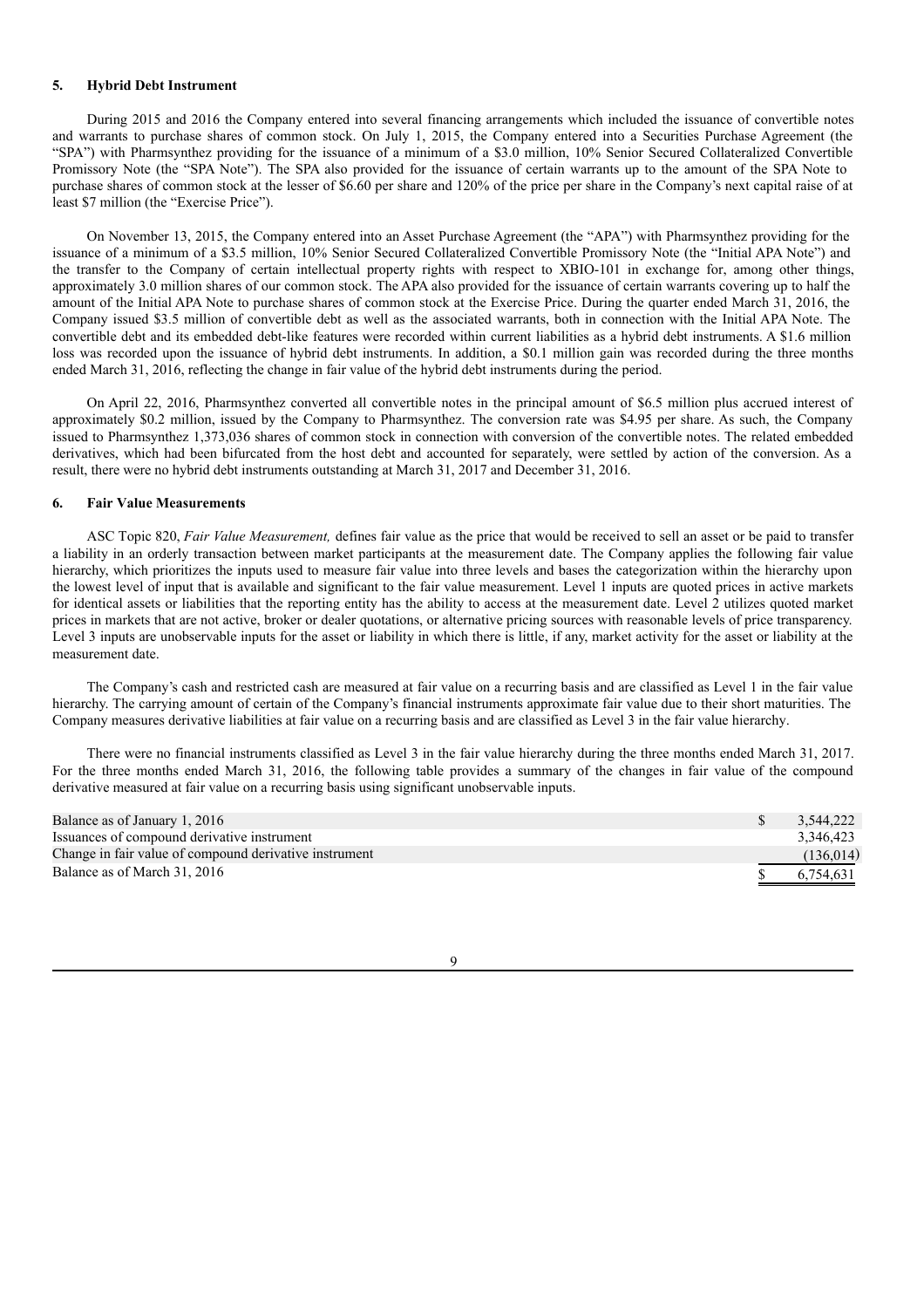#### **7. Stockholders' Equity**

## *Common Stock*

In connection with the November 2016 public offering and by action of the terms of the APA, a \$500,000 10% convertible promissory note issued to our controlling stockholder, Pharmsynthez, in July 2016 was converted into shares of common stock. The associated 125,397 shares comprising both owed principal and interest were issued in March 2017.

During the three months ended March 31, 2017, 120,000 shares of Series B preferred stock were converted into 120,000 shares of common stock.

#### *Warrants*

In connection with the Company's issuance of the Initial APA Note in March 2016, the Company issued a warrant to purchase 353,540 shares of common stock at the Exercise Price (the "Initial APA Warrant"). The Initial APA Warrant has a five-year term and is exercisable commencing March 31, 2016. The fair value of the warrant was calculated using the Black-Scholes option pricing model. The key valuation assumptions used consist of the Company's stock price, a risk free rate of 1.42% and an expected volatility of 135%.

As of March 31, 2017, and December 31, 2016, there were warrants to purchase an aggregate of 3,522,225 shares of common stock at a weighted average exercise price of \$4.30 outstanding which had been issued in connection with debt and equity financing arrangements.

## **8. Share-Based Compensation**

Total share-based compensation related to stock options, common stock awards, and non-financing warrants was \$0.7 million and \$0.3 million during the three months ended March 31, 2017 and 2016, respectively.

Share-based compensation expense is classified in the condensed consolidated statements of operations as follows:

|                                   | Three Months Ended March 31, |  |            |  |
|-----------------------------------|------------------------------|--|------------|--|
|                                   | 2017                         |  |            |  |
| Research and development expenses | 109.533                      |  | (193, 451) |  |
| Administrative expenses           | 556,464                      |  | 479.911    |  |
|                                   | 665,997                      |  | 286,460    |  |

#### *Employee Stock Options*

During the three months ended March 31, 2017, the Company granted 175,000 employee stock options. The key valuation assumptions used consisted of the Company's stock price, a risk free rate of 0.19% and an expected volatility of 110%. During the three months ended March 31, 2016, the Company granted 12,122 employee stock options. The key valuation assumptions used consisted of the Company's stock price, a risk free rate of 0.54% and an expected volatility of 123%. During the three months ended March 31, 2017 and 2016, the Company extended the exercise expiration date of certain former employee stock option awards resulting in a change in incremental value of approximately \$4,000 and \$24,000, respectively, which was charged to administrative expense. The Company recognized a total of \$0.6 million and \$0.5 million of compensation expense related to employee stock options during the three months ended March 31, 2017 and 2016, respectively.

#### *Non-Employee Stock Options*

No non-employee stock options were granted and no non-employee stock options were exercised during the three months ended March 31, 2017 or 2016. The Company recognized \$43,873 and (\$971) of compensation expense related to non-employee stock options during the three months ended March 31, 2017 and 2016, respectively.

#### *Common Stock Awards*

During the three months ended March 31, 2017 and 2016, the Company granted 5,475 and 8,641 common stock awards, respectively, based on the value of the services provided and the average stock price during each respective quarter. As all services were rendered in each respective quarter, \$31,068 and \$57,790 of compensation expense related to common stock awards was recognized during each of the three month periods ended March 31, 2017 and 2016, respectively. All common stock awards were authorized but not issued as of March 31, 2017.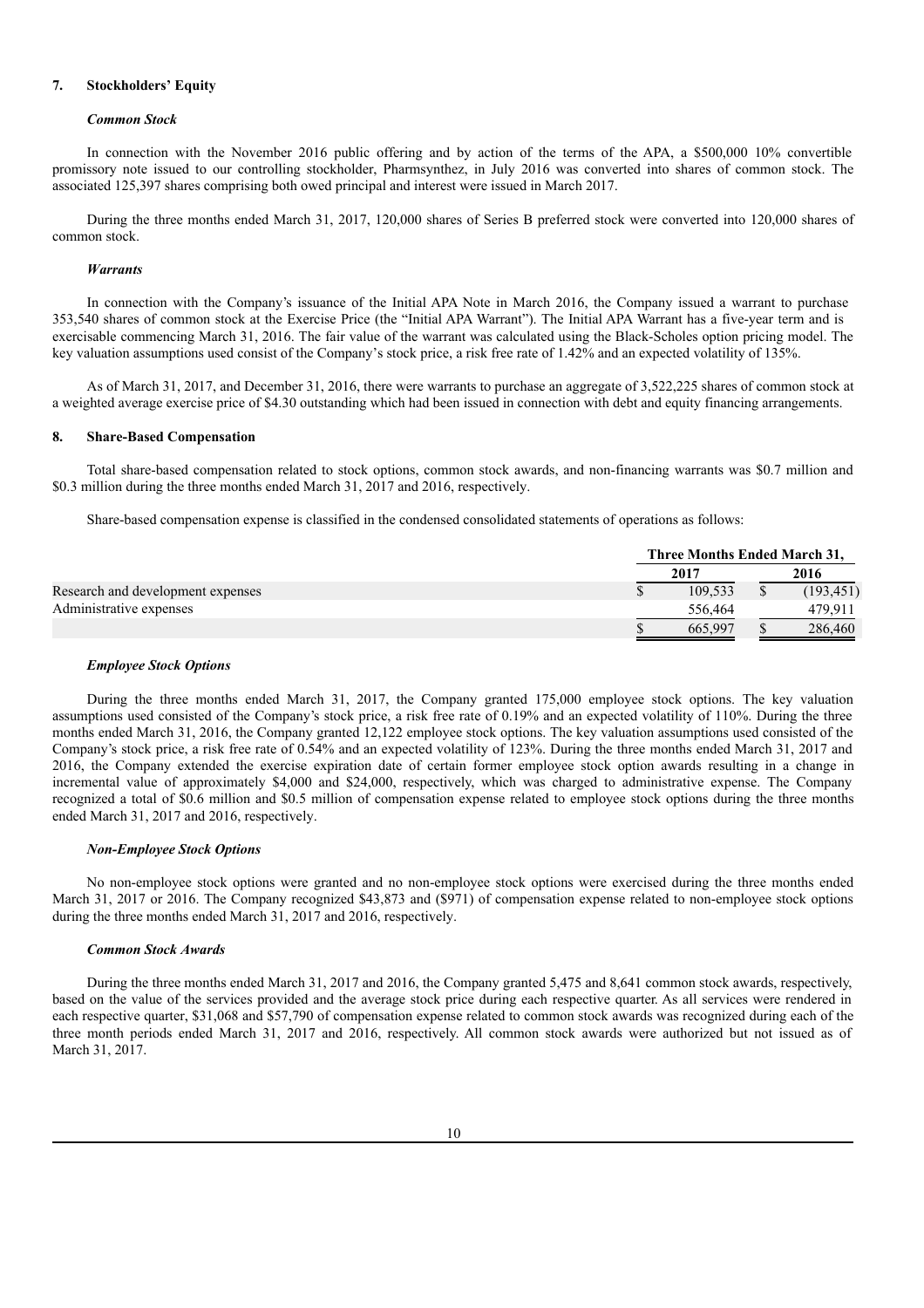#### *Warrants*

In connection with certain of the Company's collaboration agreements and consulting arrangements, the Company has issued warrants to purchase shares of common stock as payment for services. As of March 31, 2017 and December 31, 2016, warrants to purchase 646,249 shares of common stock were outstanding. The fair value of these warrants were determined at each issuance date using the Black-Scholes option pricing model. The warrants are subject to re-measurement at each reporting period until the measurement date is reached. Expense is recognized on a straight-line basis over the expected service period or at the date of issuance, if there is not a service period. The Company recognized a gain of \$0.02 million on revaluation of warrants for the three months ended March 31, 2017. During the three months ended March 31, 2016, the Company recognized a gain of \$0.2 million as a result of a reduction in estimated fair value of warrants. No warrants were issued in connection with collaboration agreements and consulting services during the three months ended March 31, 2017 and 2016.

## **9. Income Taxes**

During the three months ended March 31, 2017 and 2016, there was no provision for income taxes as the Company incurred losses during both periods. Deferred tax assets and liabilities reflect the net tax effect of temporary differences between the carrying amount of assets and liabilities for financial reporting purposes and the amounts used for income tax purposes. The Company records a valuation allowance against its deferred tax assets as the Company believes it is more likely than not the deferred tax assets will not be realized. The valuation allowance against deferred tax assets was approximately \$24.4 million and \$21.5 million as of March 31, 2017 and December 31, 2016, respectively.

As of March 31, 2017, and December 31, 2016, the net deferred tax liability of \$2.9 million on the condensed consolidated balance sheets is related to book and tax basis differences for intangible assets with indefinite lives that were acquired in the Company's January 2012 acquisition of SymbioTec. In accordance with ASC 740-10-30-18, the deferred tax liability related to the intangible assets cannot be used to offset deferred tax assets when determining the amount of the valuation allowance for deferred tax assets which are not morelikely-than-not to be realized. This results in a net deferred tax liability, even though the Company has a full valuation allowance on its other net deferred tax assets. This net deferred tax liability will continue to be reflected on the balance sheet until the related intangible assets are no longer held by the Company.

As of March 31, 2017 and December 31, 2016, the Company did not record any unrecognized tax positions.

# **10. Commitments**

In August 2013, the Company entered into an agreement to lease office and laboratory space in Lexington, Massachusetts under an operating lease with a commencement date of January 1, 2014 and a termination date of January 31, 2019. In connection with this lease, the Company is required to maintain a \$66,000 letter of credit as a security deposit. In addition, the Company recorded \$54,012 as prepaid rent as of March 31, 2017, with \$24,551 recorded as a non-current asset. The Company also incurred a liability of \$89,074 with respect to the Company's contribution to the landlord's leasehold improvements, of which \$34,153 is outstanding as of March 31, 2017, with \$15,008 recorded as a non-current liability, respectively. This liability is repayable as additional rent expense over the term of the lease and bears interest at 6%. The Company also leases office space in Miami, Florida, during 2017 requiring a total of \$9,975 in payments through the lease termination in December 2017.

## **11. Related Party Transactions**

The Company has entered into various research, development, license and supply agreements with Serum Institute and its controlling stockholder, Pharmsynthez (as well as SynBio, a wholly owned subsidiary of Pharmsynthez), each a related party whose relationship and ownership has not materially changed from that disclosed in the Company's Annual Report on Form 10-K for the years ended December 31, 2016 filed with the SEC on March 31, 2017, as amended on May 1, 2017, other than the acquisition of SynBio by Pharmsynthez.

#### **12. Subsequent Events**

The Company performed a review of events subsequent to the balance sheet date through the date the financial statements were issued and determined that there were no such events requiring recognition or disclosure in the financial statements.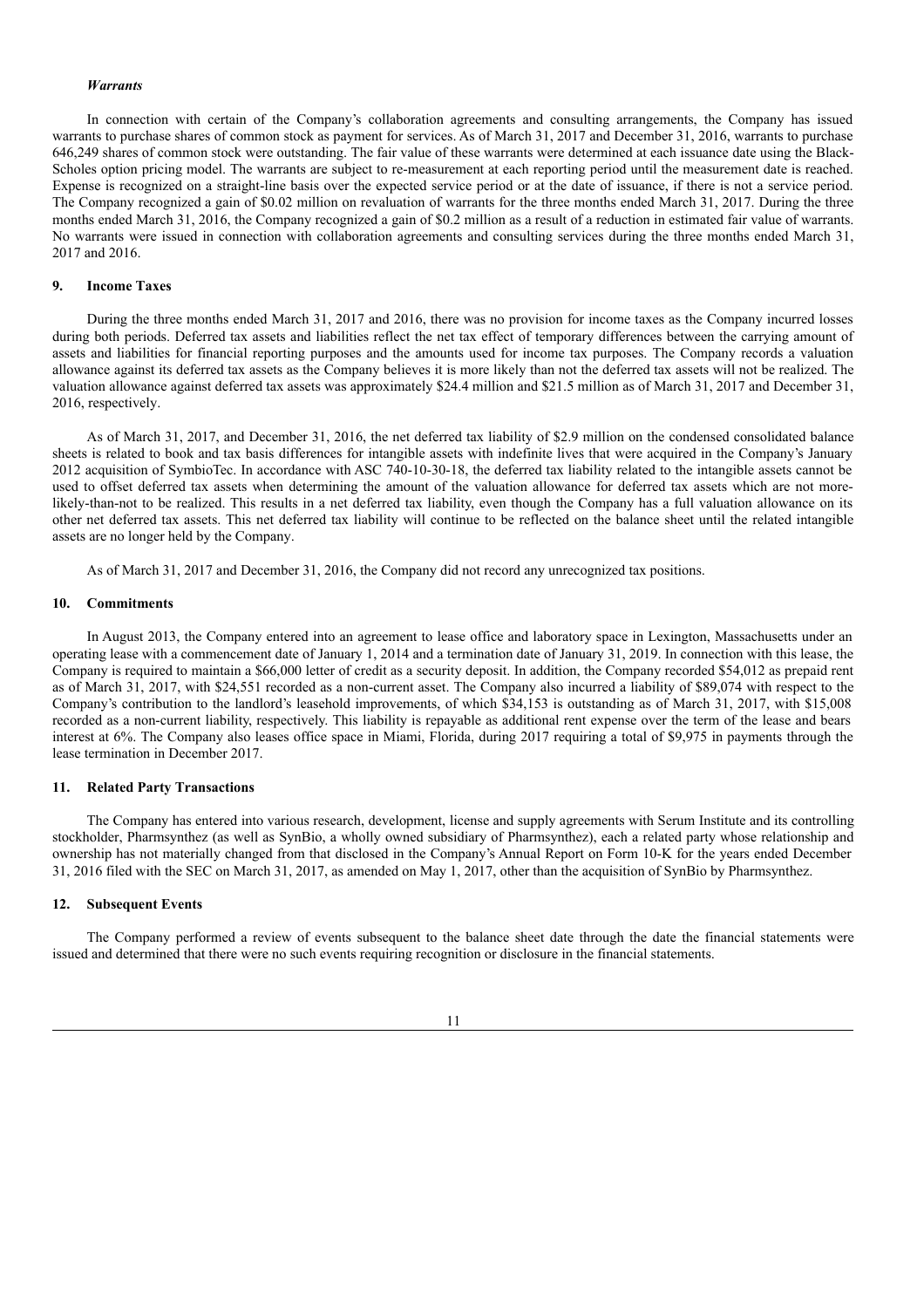# **ITEM 2 – MANAGEMENT'S DISCUSSION AND ANALYSIS OF FINANCIAL CONDITION AND RESULTS OF OPERATIONS**

# **CAUTIONARY NOTE REGARDING FORWARD-LOOKING STATEMENTS**

This report contains both historical and forward-looking statements. The forward-looking statements in this quarterly report are not based on historical facts, but rather reflect the current expectations of our management concerning future results and events. These forwardlooking statements include, but are not limited to, statements concerning our plans to continue the development of our proposed drug candidates; our expectations regarding the nature, timing and extent of clinical trials and proposed clinical trials; our expectations regarding the timing for proposed submissions of regulatory filings, including but not limited to any Investigational New Drug ("IND") filing or any new drug application ("NDA"); the nature, timing and extent of collaboration arrangements; the expected results pursuant to collaboration arrangements including the receipts of future payments that may arise pursuant to collaboration arrangements; the outcome of our plans to obtain regulatory approval of our drug candidates; the outcome of our plans for the commercialization of our drug candidates; our plans to address certain markets, engage third party manufacturers, and evaluate additional drug candidates for subsequent commercial development, and the likelihood and extent of competition to our drug candidates.

As used in this Quarterly Report, unless otherwise indicated, all references herein to "Xenetic," the "Company," "we" or "us" refer to Xenetic Biosciences, Inc. and its wholly owned subsidiaries.

In some cases, these statements may be identified by terminology such as "may", "will", "should", "expect", "plan", "anticipate", "believe", "estimate", "predict", "potential", or "continue", or the negative of such terms and other comparable terminology. Although we believe that the expectations reflected in the forward-looking statements contained herein are reasonable, we cannot guarantee future results, the levels of activity, performance or achievements. These statements involve known and unknown risks and uncertainties that may cause our or our industry's results, levels of activity, performance or achievements to be materially different from those expressed or implied by forward-looking statements.

The Management's Discussion and Analysis of Financial Condition and Results of Operations (the "MD&A") should be read together with our financial statements and related notes included elsewhere in this quarterly report. This quarterly report, including the MD&A, contains trend analysis and other forward-looking statements. Any statements in this quarterly report that are not statements of historical facts are forward-looking statements. These forward-looking statements made herein are based on our current expectations, involve a number of risks and uncertainties and should not be considered as guarantees of future performance.

Some factors that could cause actual results to differ materially include without limitation:

- Our need to raise additional working capital for the purpose of further developing our various drug candidates;
- Our ability to finance our business;
- Our ability to achieve milestone and other payments associated with our co-development collaborations and strategic arrangements;
- the impact of new technologies on our drug candidates and our competition;
- changes in laws or regulations of governmental agencies;
- interruptions or cancellation of existing contracts;
- impact of competitive products and pricing;
- product demand and market acceptance and risks;
- the presence of competitors with greater financial resources;
- product development and commercialization risks;
- continued availability of supplies or materials used in manufacturing at the current prices;
- the ability of management to execute plans and motivate personnel in the execution of those plans;
- adverse publicity related to our products or the Company itself;
- adverse claims relating to our intellectual property;
- the adoption of new, or changes in, accounting principles;
- the costs inherent with complying with new statutes and regulations applicable to public reporting companies, such as the Sarbanes-Oxley Act of 2002; and
- other new lines of business that the Company may enter in the future

These factors are not necessarily all of the important factors that could cause actual results to differ materially from those expressed in the forward-looking statements in this Quarterly Report. Other unknown or unpredictable factors also could have material adverse effects on our future results, including, but not limited to, those discussed in the section titled "Risk Factors." The forward-looking statements in this quarterly report are made only as of the date of this quarterly report, and we do not have any obligation to publicly update any forward-looking statements to reflect subsequent events or circumstances.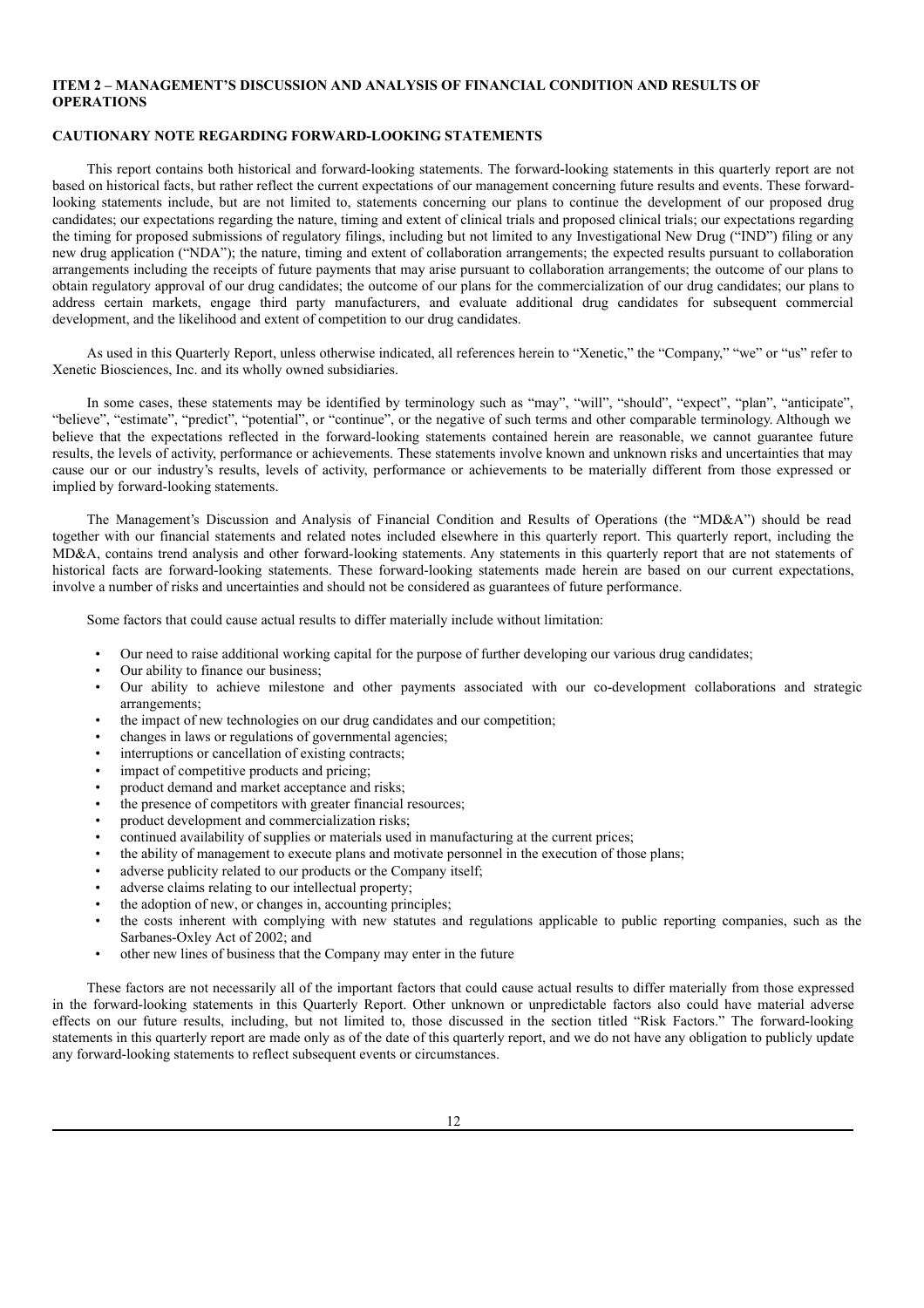## **BUSINESS OVERVIEW**

We are a clinical-stage biopharmaceutical company focused on the discovery, research and development of next-generation biologic drugs and novel orphan oncology therapeutics. We have an extensive patent portfolio of over 200 issued patents and more than 65 pending patent applications in the United States and worldwide, which covers various aspects of our PolyXen platform technology and advanced polymer conjugate technologies, as well as our proprietary biologic drugs and novel oncology drug candidates. We believe our portfolio positions us well for strategic partnership and commercialization opportunities. Our objective is to maximize opportunities to outlicense assets from our portfolio in order to generate working capital to both build long-term stockholder value and provide us with the funding necessary to clinically develop our orphan oncology drug candidate pipeline through market launch.

We are engaged in a strategic exclusive collaboration with Shire plc ("Shire") with the primary objective of developing a novel series of polysialylated blood coagulation factors, including a next-generation factor VIII hemophilia A treatment. This collaboration relies on our proprietary PolyXen technology to conjugate polysialic acid ("PSA") to therapeutic blood-clotting factors, with the goal of improving the pharmacokinetic profile and extending the active half-life of these biologic molecules. We granted Shire a worldwide, exclusive, royalty-bearing license to our proprietary PolyXen technology for use in combination with Shire's proprietary molecules in the development of drug candidates designed for the treatment of blood and bleeding disorders. Shire is responsible for the costs and development of SHP656, an investigational, extended half-life factor VIII treatment being developed as a long-acting therapeutic for the treatment of hemophilia. Shire filed a Clinical Trial Application ("CTA") for the program in the fourth quarter of 2015 and commenced human clinical trials during the first quarter of 2016. On January 6, 2017, we received a \$3.0 million milestone payment from Shire related to the advancement of the Phase 1/2 clinical trial of SHP656. Under the terms of the collaboration, most recently amended in January 2014, we are eligible to receive additional regulatory and sales target payments for total potential milestone receipts of up to \$100.0 million plus royalties on sales.

Xenetic is also developing a broad pipeline of clinical candidates for next-generation biologics and novel oncology therapeutics in a number of orphan disease indications. Though we hold a broad patent portfolio, the current focus of our internal development efforts is currently limited to research and development of our lead product candidate XBIO-101 and lead proprietary technology PolyXen because of capital constraints.

## **Critical Accounting Estimates**

The preparation of our financial statements in conformity with U.S. generally accepted accounting principles requires management to make estimates, judgments and assumptions that affect the reported amounts of assets and liabilities at the date of the financial statements and the reported amount of expenses during the reporting period. On an ongoing basis, we evaluate management's estimates that are based on historical experience and on various other assumptions that we believe to be reasonable under the circumstances. The result of these evaluations forms the basis for making judgments about the carrying values of assets and liabilities and the reported amount of expenses that are not readily apparent from other sources. Because future events and their effects cannot be determined with certainty, actual results could differ from our assumptions and estimates, and such differences could be material.

There has been no material change to our critical accounting estimates since those critical accounting estimates described in our Annual Report on Form 10-K for the year ended December 31, 2016 filed with the SEC on March 31, 2017.

## **RESULTS OF OPERATIONS**

The comparison of our historical results of operations for the fiscal quarter ended March 31, 2017 to the fiscal quarter ended March 31, 2016 is as follows:

| <b>Description</b>                           |    | <b>Ouarter Ended</b><br><b>March 31, 2017</b> |    | <b>Ouarter Ended</b><br><b>March 31, 2016</b> | <b>Increase</b><br>(Decrease) | Percentage<br>Change |
|----------------------------------------------|----|-----------------------------------------------|----|-----------------------------------------------|-------------------------------|----------------------|
| Research and development expenses            | S. | (1,221,144)                                   | S. | (429, 281)                                    | 791,863                       | 184.5                |
| General and administrative expenses          |    | (1,634,533)                                   |    | (1,422,366)                                   | 212,167                       | 14.9                 |
| Loss from operations                         |    | (2,855,677)                                   |    | (1,851,647)                                   | 1,004,030                     | 54.2                 |
| Other income (expense):                      |    |                                               |    |                                               |                               |                      |
| Change in fair value of derivative liability |    |                                               |    | 136,014                                       | 136.014                       | 100.0                |
| Loss on issuance of hybrid debt instrument   |    |                                               |    | (1, 584, 218)                                 | (1, 584, 218)                 | (100.0)              |
| Other expense                                |    | (9,356)                                       |    | (26, 414)                                     | (17,058)                      | (64.6)               |
|                                              |    |                                               |    | 14                                            | 14                            | 100.0                |
| Interest income                              |    |                                               |    |                                               |                               |                      |
| Interest expense                             |    | (588)                                         |    | (245, 384)                                    | (244, 796)                    | (99.8)               |
|                                              |    |                                               |    |                                               |                               |                      |
| Net loss                                     |    | (2,865,621)                                   |    | (3,571,635)                                   | (706, 014)                    | (19.8)               |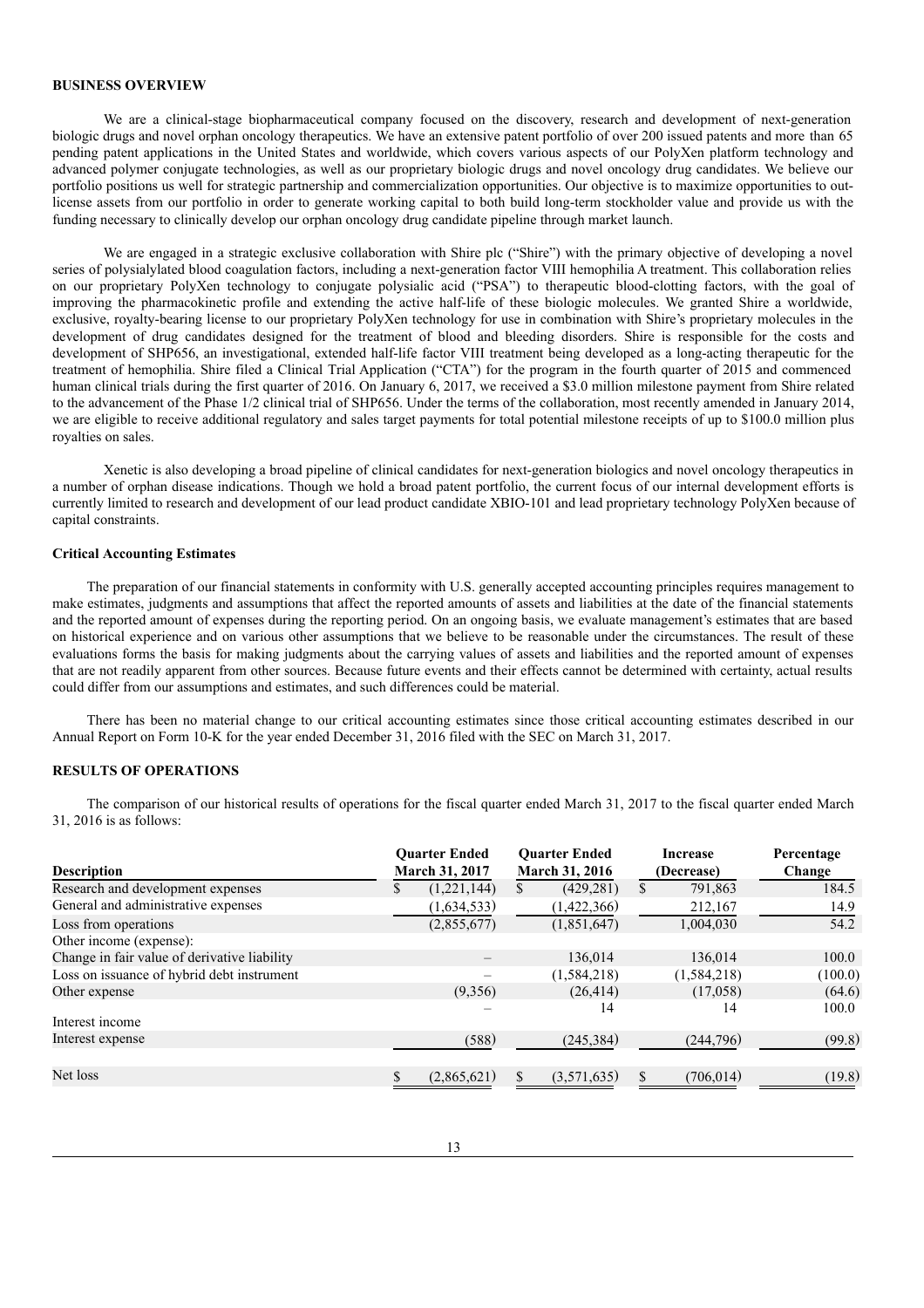#### **Research and Development**

Overall, corporate research and development ("R&D") expenses for the quarter ended March 31, 2017 increased by \$0.8 million, or 184.5% to \$1.2 million from \$0.4 million in the comparable quarter in 2016. The table below sets forth the R&D costs incurred by the Company, by category of expense, for the quarters ended March 31, 2017 and 2016:

|                                                             |                       | <b>Ouarter ended,</b> |                       |  |  |  |  |
|-------------------------------------------------------------|-----------------------|-----------------------|-----------------------|--|--|--|--|
| Category of Expense                                         | <b>March 31, 2017</b> |                       | <b>March 31, 2016</b> |  |  |  |  |
| <b>Outside services and Contract Research Organizations</b> | 838.414<br>Ъ          |                       | 423,517               |  |  |  |  |
| Salaries and wages                                          | 187.986               |                       | 128,559               |  |  |  |  |
| Share-based compensation expense (income)                   | 109.533               |                       | (193, 451)            |  |  |  |  |
| Other                                                       | 85.211                |                       | 70.656                |  |  |  |  |
| Total research and development expense                      | 1.221.144             |                       | 429.281               |  |  |  |  |

The increase in R&D expenses during the three months ended March 31, 2017, compared to the same period in 2016 was primarily due the initiation of XBIO-101 phase 2 clinical trial, an increase in non-cash stock compensation and, to a lesser extent, the hiring of our Chief Scientific Officer who was appointed effective January 1, 2017. Excluding the change in share-based compensation, R&D expense increased approximately \$0.5 million or 78.5%.

## **General and Administrative Expenses**

General and administrative expenses increased by approximately \$0.2 million or 14.9% for the quarter ended March 31, 2017, to \$1.6 million from \$1.4 million in the comparable quarter in 2016. The most significant drivers of the change were related to increases in personnel costs including salary, share-based compensation and travel. In December 2016, we hired our Chief Operating Officer and increased our investor and public relations outreach following our Nasdaq uplisting and capital raise in November 2016 and the receipt of the \$3.0 million milestone payment from Shire.

#### **Hybrid Debt Instruments**

During the three months ended March 31, 2016, we recorded a net charge of approximately \$1.7 million associated with hybrid debt instruments including changes in derivative fair value, issuance losses as well as the interest expense associated with the instruments. All hybrid debt instruments were settled in 2016 and none were issued or outstanding during the three months ended March 31, 2017.

#### **Other Expense**

Other expense decreased approximately \$0.02 million, or 64.6% to \$0.01 million for the three months ended March 31, 2017 from \$0.02 million in the comparable quarter in 2016. This decrease is primarily related to changes in foreign currency exchange rates during the first quarter of 2016.

## **Interest Expense**

Interest expense decreased by approximately \$0.2 million, or 100%, to approximately \$1,000 for the three months ended March 31, 2017, from approximately \$0.2 million in the first quarter of 2016. The decrease is due to the settlement of all outstanding debt in connection with our November 2016 capital raise.

## **Liquidity and Capital Resources**

We incurred a net loss of approximately \$2.9 million for the three months ended March 31, 2017, and had an accumulated deficit of \$145.2 million at March 31, 2017. Working capital was approximately \$4.2 million and \$6.5 million at March 31, 2017, and December 31, 2016, respectively. During the three months end March 31, 2017, our working capital decreased by \$2.3 million due primarily to outflows for general operating costs and costs related to the initiation of our XBIO-101 phase 2 clinical trial. We expect to continue incurring losses for the foreseeable future and will need to raise additional capital to pursue our business plan and continue as a going concern.

#### $14$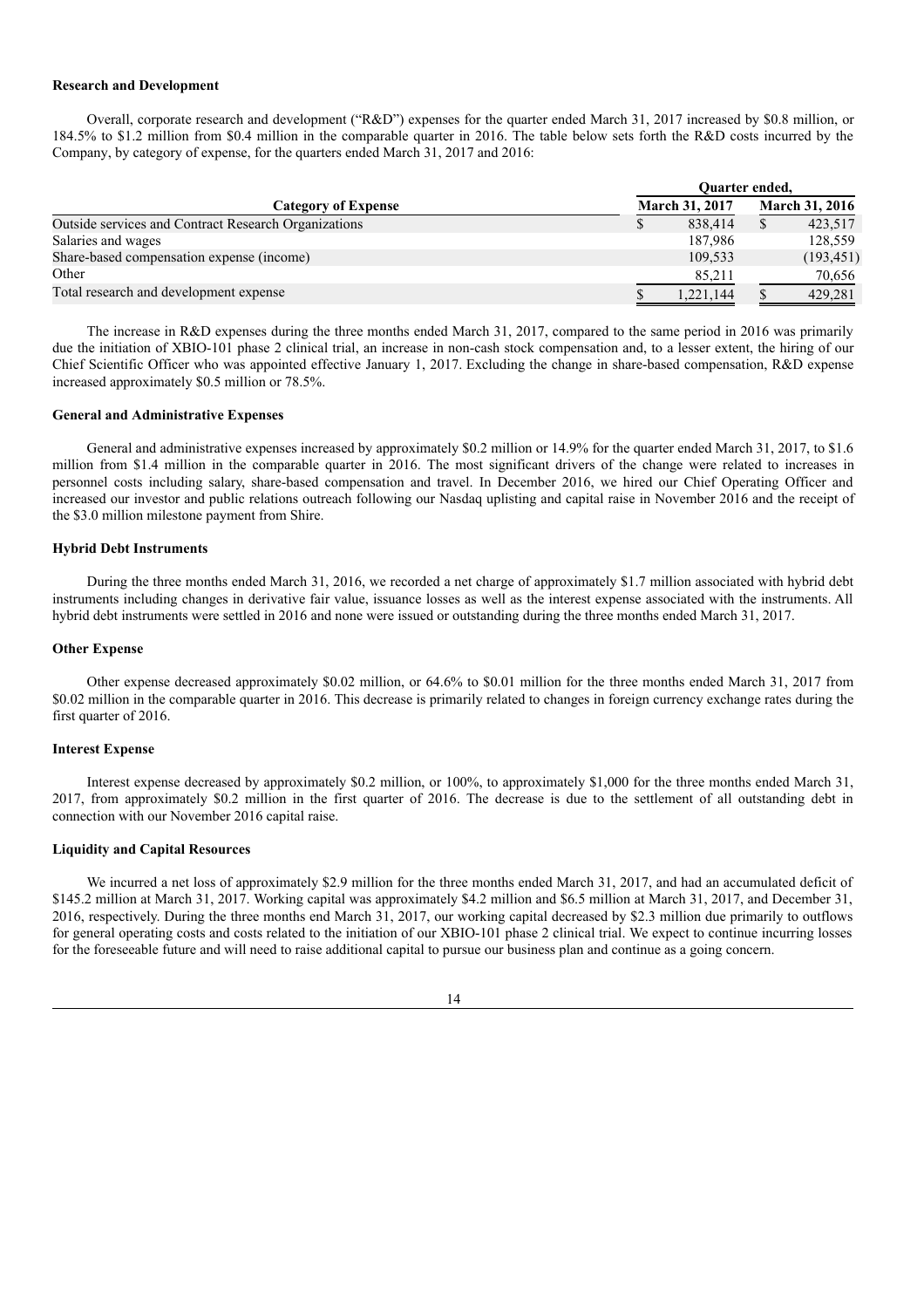Our principal source of liquidity consists of cash. At March 31, 2017, we had approximately \$4.3 million in cash and \$2.0 million in accounts payable and accrued expenses. At December 31, 2016, we had approximately \$4.0 million in cash and \$1.8 million in accounts payable and accrued expenses. The accounts payable and accrued expenses increased during the first quarter of 2017 as we initiated the XBIO-101 phase 2 clinical trial.

We have historically relied upon sales of our equity securities to fund our operations. Since 2005, we have raised approximately \$60.0 million in proceeds from offerings of our common and preferred stock, including net proceeds of approximately \$9.0 million from our underwritten public offering in November 2016 and \$10 million raised from the sale of shares to Shire in January 2014 in a private placement. We have also received approximately \$13 million from revenue producing activities from 2005 through March 31, 2017, including receipt of a \$3 million milestone payment from Shire in January 2017. More than 90% of the milestone revenue received to date has been from a single collaborator, Shire. We expect the majority of our funding through equity or equity-linked instruments to continue as a trend for the foreseeable future.

We estimate that our existing resources and anticipated revenue we will earn in the first half of 2017 will be able to fund our planned operations, existing obligations and contractual commitments through the first half of 2017. This projection is based on our current expectations regarding current clinical development timelines, projected staffing expenses, working capital requirements, and capital expenditure plans and anticipated revenues. Given our current working capital constraints, we have attempted to minimize cash commitments and expenditures for external research and development and general and administrative services to the greatest extent practicable. We will need to raise additional working capital in the near future in order to fund our future operations.

We have no committed sources of additional capital. Our management believes that we have access to capital resources through possible public or private equity offerings, debt financings, corporate collaborations or other means; however, we have not secured any commitment for new financing at this time. The terms, timing and extent of any future financing will depend upon on several factors including the achievement of progress in our clinical development programs, our ability to identify and enter into licensing or other strategic arrangements and factors related to financial, economic and market conditions, many of which are beyond our control.

Our management evaluates whether there are conditions or events, considered in the aggregate, that raise substantial doubt about our ability to continue as a going concern within one year after the date that the financial statements are issued. We have incurred substantial losses since our inception and we expect to continue to incur operating losses in the near-term. We will need to raise additional capital in order to sustain our operations. If we are unable to secure additional funds on a timely basis or on acceptable terms, we may be required to defer, reduce or eliminate significant planned expenditures, restructure, curtail or eliminate some or all of our development programs or other operations, reduce general and administrative expenses, and delay or cease the purchase of clinical research services, dispose of technology or assets, pursue an acquisition of our company by a third party at a price that may result in a loss on investment for our stockholders, enter into arrangements that may require us to relinquish rights to certain of our drug candidates, technologies or potential markets, file for bankruptcy or cease operations altogether.

We may be eligible to earn milestone revenue under agreements with our partners and, in particular, our agreement with Shire. In January 2017, we received a \$3 million clinical development milestone payment from Shire. We may achieve a second clinical developmental milestone payment from Shire during 2017. However, even if we achieve this second milestone when expected, we will still be required to raise additional working capital during 2017 to pursue our business plan. Further, the achievement of these milestones are contingent on positive outcomes from Shire's clinical development efforts in connection with its factor VIII development program, SHP656. Due to the uncertainties and risks inherent in the clinical development process, we are unable to predict precisely when achievement of these milestones may occur, if ever.

We continue to seek appropriate out-license arrangements for our ErepoXen™ technology but are currently unable to reliably predict when we may enter into an agreement. Due to the uncertainties inherent in the clinical research process and unknown future market conditions, there can be no assurance our ErepoXen™ technology will lead to any future income.

#### **Cash Flows Used in Operating Activities**

Cash flows provided by operating activities for the quarter ended March 31, 2017 totaled approximately \$0.3 million, which was primarily due to the receipt of a \$3.0 million clinical milestone payment from Shire. This increase was substantially offset by our net loss of approximately \$2.9 million, offset by non-cash charges of \$0.7 million, and a \$0.6 million of net prepayments to vendors related to the initiation of XBIO-101 phase 2 clinical trial.

Cash flows used in operating activities for the three months ended March 31, 2016 totaled approximately \$1.8 million, which includes a net loss of approximately \$3.6 million offset by approximately \$1.7 million in non-cash charges related to the hybrid debt instrument (issuance loss, interest, amortization, and change in fair value) as well as a net non-cash charge of approximately \$0.3 million for share-based compensation and warrants. In addition, there was approximately \$0.2 million in net spending on current assets, accounts payable and accrued expenses.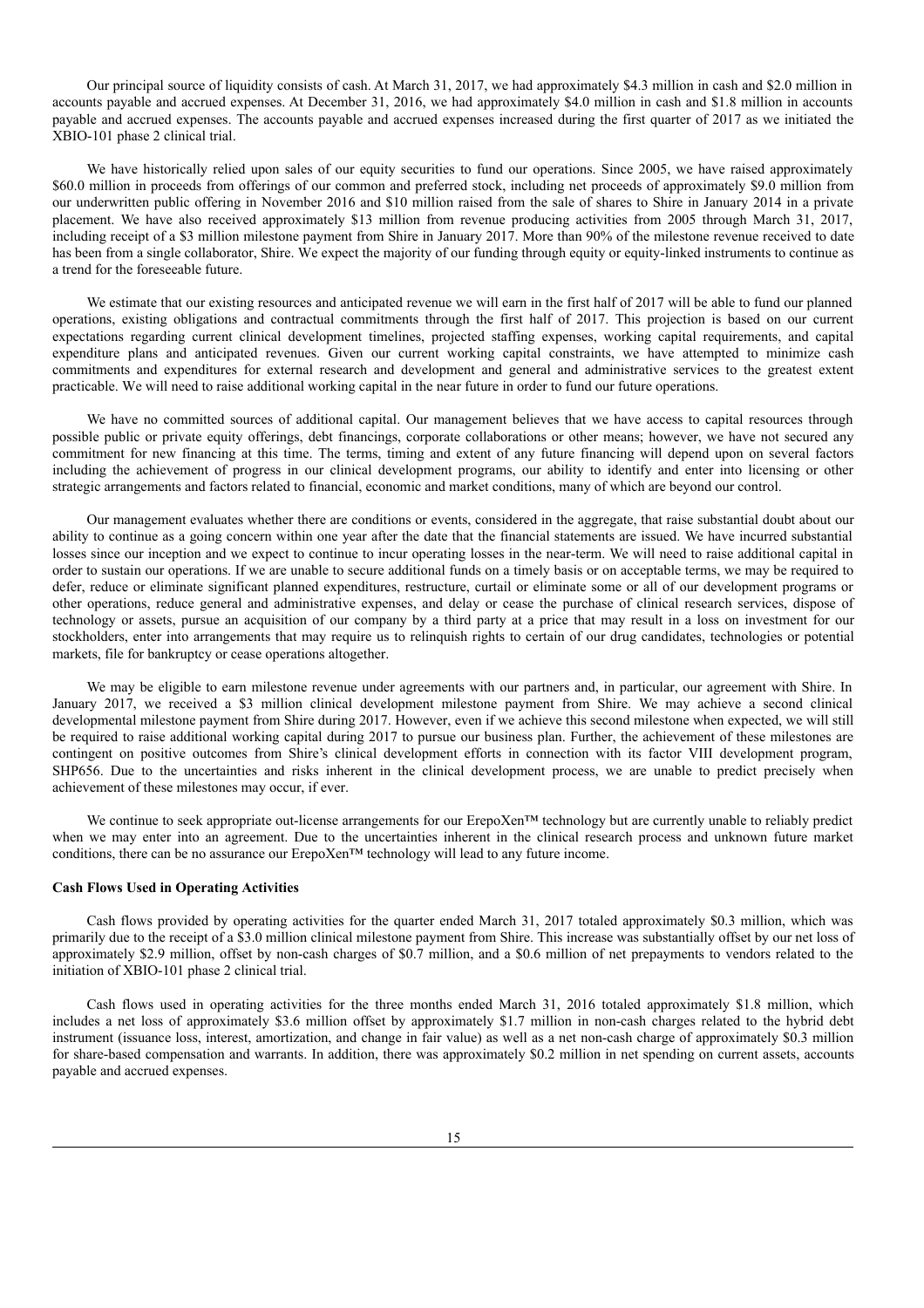#### **Cash Flows from Investing Activities**

For the three months ended March 31, 2017 and 2016, there were no significant cash sources or uses from investing activities.

## **Cash Flow from Financing Activities**

For the three months ended March 31, 2017, there were no significant cash sources or uses from financing activities. During the three months ended March 31, 2016, we received \$3.5 million in proceeds from issuance of \$3.5 million 10% convertible secured promissory notes in connection with the APA.

## **Contractual Obligations and Commitments**

As of March 31, 2017, there were no material changes in our contractual obligations and commitments from those disclosed in our Annual Report on Form 10-K for the year ended December 31, 2016, filed with the SEC on March 31, 2017.

## **Off Balance Sheet Arrangements**

We do not have any off-balance sheet financing arrangements that have or are reasonably likely to have a current or future material effect on our financial condition, change in financial condition, revenues or expenses, results of operations, liquidity, capital expenditures, or capital resources.

## **Recent Accounting Pronouncements**

See Note 2 to the unaudited condensed consolidated financial statements in Part I, Item 1 of this Quarterly Report on Form 10-Q for a discussion of recent accounting pronouncements.

## **Critical Accounting Policies and Estimates**

Our condensed consolidated financial statements are prepared in accordance with generally accepted accounting principles in the United States, or GAAP. The preparation of our condensed consolidated financial statements requires us to make estimates, assumptions and judgments that affect the reported amounts of assets, liabilities, revenue, costs and expenses. We base our estimates and assumptions on historical experience and other factors that we believe to be reasonable under the circumstances. We evaluate our estimates and assumptions on an ongoing basis. Our actual results may differ from these estimates. There have been no material changes in our critical accounting policies from those disclosed in our Annual Report on Form 10-K for the year ended December 31, 2016 filed with the SEC on March 31, 2017.

## **ITEM 3 – QUANTITATIVE AND QUALITATIVE DISCLOSURES ABOUT MARKET RISK**

We are not required to provide the information required by this Item because we are a "smaller reporting company" (as defined in Rule 12b-2 of the Exchange Act).

## **ITEM 4 – CONTROLS AND PROCEDURES**

## **Evaluation of Disclosure Controls and Procedures**

Our management, with the participation of our Chief Executive Officer (principal executive officer) and Chief Financial Officer (principal financial officer), evaluated the effectiveness of our disclosure controls and procedures as defined in Rules 13a-15(e) or 15d-15(e) under the Securities Exchange Act of 1934, as amended (the "Exchange Act"), as of the end of the period covered by this Quarterly Report on Form 10-Q.

Based on this evaluation our management, including our Chief Executive Officer and Chief Financial Officer concluded that, as of the end of the period covered by this Quarterly Report on Form 10-Q, our disclosure controls and procedures are designed at a reasonable assurance level and are effective to provide reasonable assurance that information we are required to disclose in reports that we file or submit under the Exchange Act is recorded, processed, summarized, and reported within the time periods specified in the SEC's rules and forms, and that such information is accumulated and communicated to our management, including our Chief Executive Officer and Chief Financial Officer, as appropriate, to allow timely decisions regarding required disclosure.

## **Changes in Internal Control over Financial Reporting**

There were no changes in our internal control over financial reporting that occurred during the period covered by this Quarterly Report on Form 10-Q that would have materially affected, or are reasonably likely to materially affect, our internal control over financial reporting.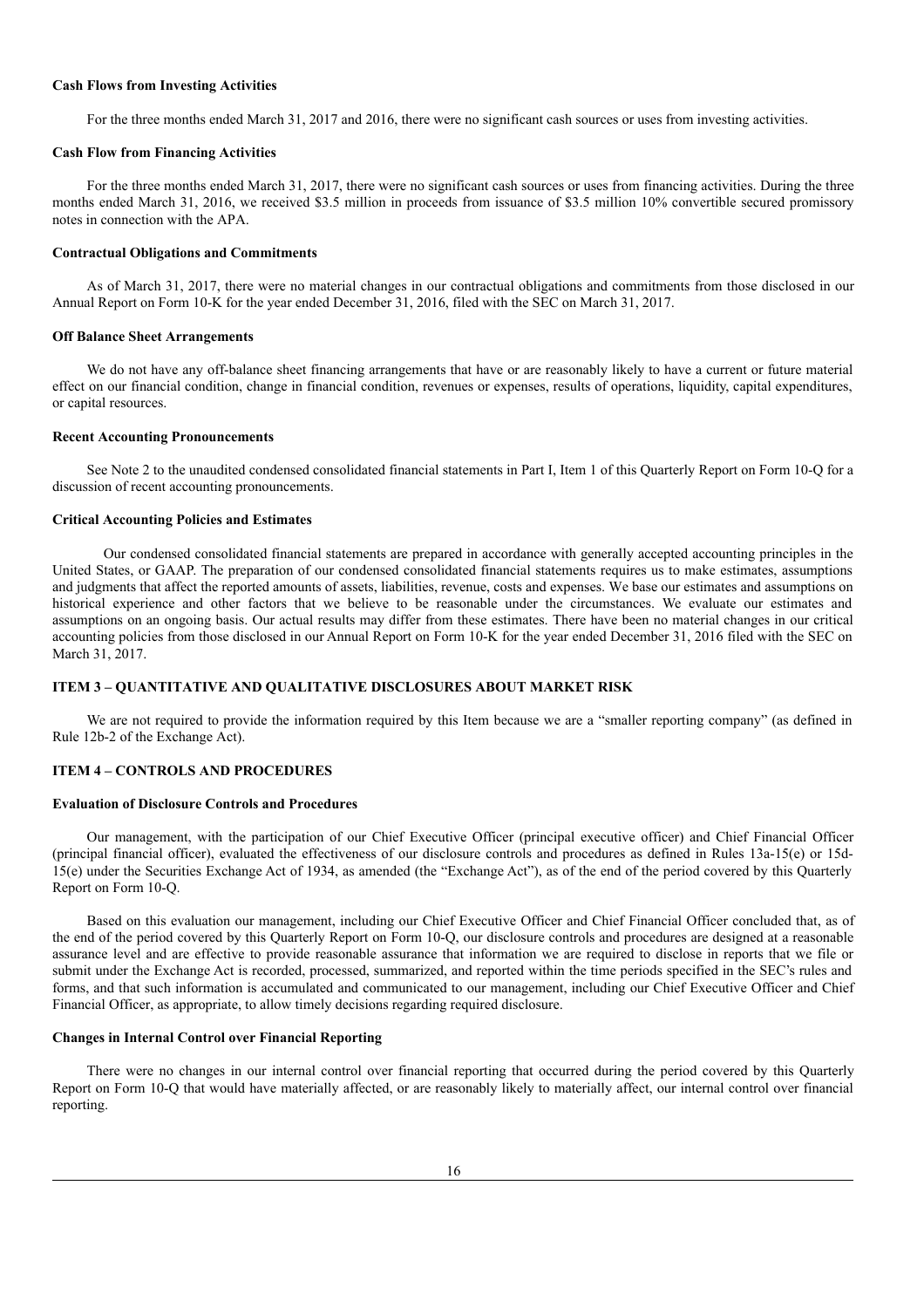# **PART II – OTHER INFORMATION**

# **ITEM 1 – LEGAL PROCEEDINGS**

We are not currently subject to any material legal proceedings, nor, to our knowledge, is any material legal proceeding threatened against us. From time to time, we may be a party to certain legal proceedings, incidental to the normal course of our business. While the outcome of these legal proceedings cannot be predicted with certainty, we do not expect that these proceedings will have a material effect upon our financial condition or results of operations.

# **ITEM 1A – RISK FACTORS**

There have been no material changes to the risk factors previously disclosed in our Annual Report on Form 10-K for the year ended December 31, 2016 filed with the SEC on March 31, 2017.

# **ITEM 2 – UNREGISTERED SALES OF EQUITY SECURITIES AND USE OF PROCEEDS**

In March 2017, we issued 125,397 shares of the Company's common stock to Pharmsynthez, our controlling stockholder, in connection with the November 2016 conversion of its \$500,000 convertible promissory note and related interest.

This issuance was made by us pursuant to an exemption from registration provided by (i) Section 4(a)(2) of the Securities Act, in that the transactions was between an issuer and sophisticated investor and did not involve any public offering and (ii) Regulation S promulgated under the Securities Act in that offers, sales and issuances were not made to persons in the United States and no directed selling efforts were made in the United States.

# **ITEM 3 – DEFAULTS UPON SENIOR SECURITIES**

None.

# **ITEM 4 – MINE SAFETY DISCLOSURES**

Not applicable.

# **ITEM 5 – OTHER INFORMATION**

None.

17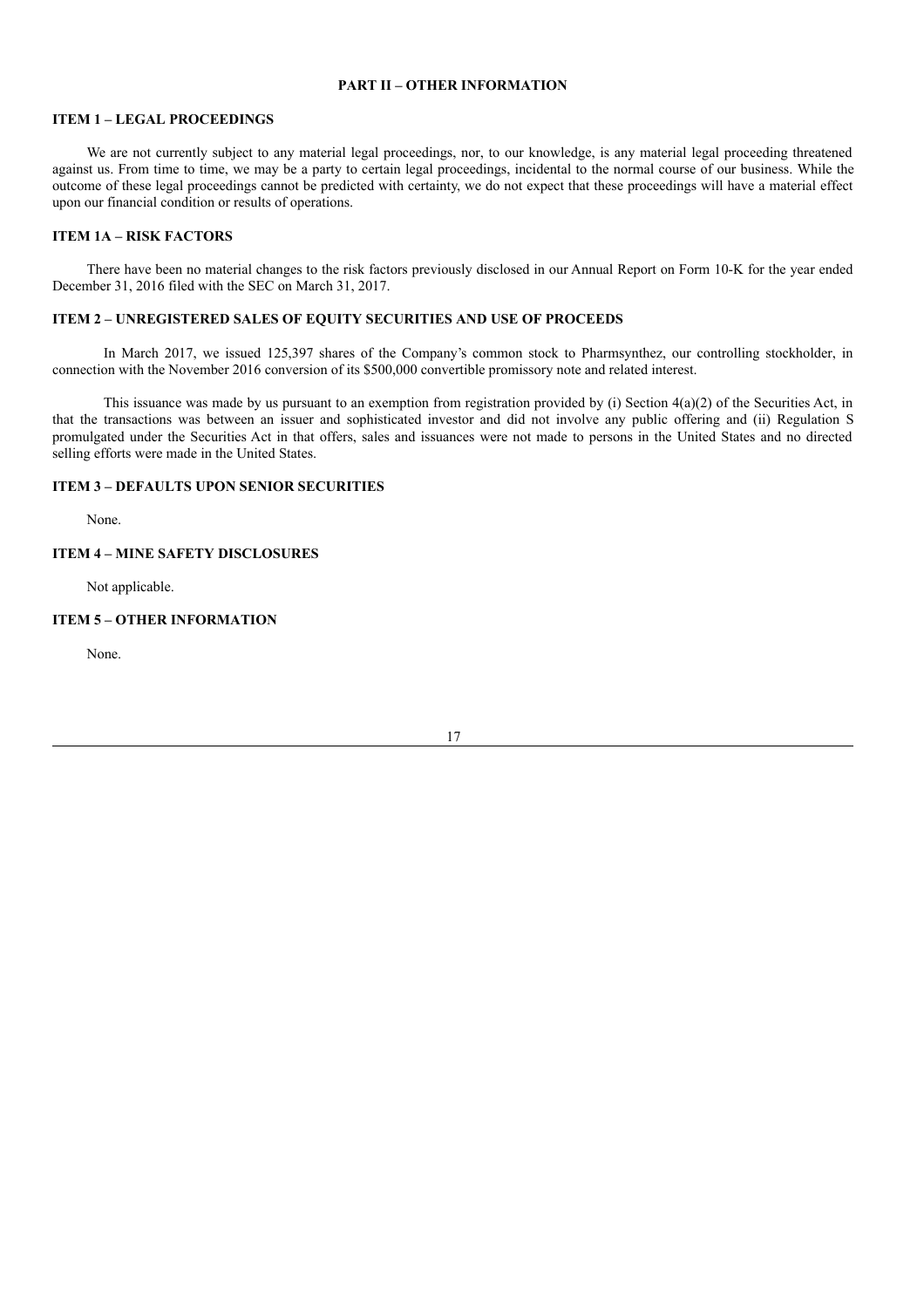# **ITEM 6 – EXHIBITS**

The following exhibits are incorporated herein by reference or filed as part of this report.

# **EXHIBIT**

# **NUMBER DESCRIPTION**

- 3.1 Articles of Incorporation (incorporated by reference to Exhibit 3.1 to the Registrant's Registration Statement on Form S-1 (File No. 333-178082) filed with the SEC on November 21, 2011).
- 3.2 Certificate of Amendment to Articles of Incorporation (incorporated by reference to Exhibit 3.1 to the Registrant's Current Report on Form 8-K (File No. 333-178082) filed with the SEC on February 12, 2013).
- 3.3 Certificate of Amendment to Articles of Incorporation (incorporated by reference to Exhibit 3.1 to the Registrant's Current Report on Form 8-K (File No. 333-178082) filed with the SEC on February 27, 2013).
- 3.4 Certificate of Amendment to Articles of Incorporation (incorporated by reference to Exhibit 3.1 to the Registrant's Quarterly Report on Form 10-Q (File No. 333-178082) filed with the SEC on January 10, 2014).
- 3.5 Certificate of Change Pursuant to NRS 78.209 (incorporated by reference to Exhibit 3.2 to the Registrant' s Quarterly Report on Form 10-Q (File No. 333-178082) filed with the SEC on January 10, 2014).
- 3.6 Certificate of Amendment to Articles of Incorporation (incorporated by reference to Exhibit 3.1 to the Registrant's Current Report on Form 8-K (File No. 333-178082) filed with the SEC on September 30, 2015.
- 3.7 Amended and Restated Bylaws (incorporated by reference to Exhibit 3.1 to the Registrant's Current Report on Form 8-K (File No. 001-37937) filed with the SEC on February 27, 2017).
- 3.8 Form of Amended and Restated Certificate of Designation of Preferences, Rights and Limitations of Series A Preferred Stock (incorporated by reference to Exhibit 3.8 of the Registrant's Registration Statement on Form S-1/A (File No. 333-211249) filed with the SEC on October 27, 2016).
- 3.9 Second Amended and Restated Certificate of Designation of Preferences, Rights and Limitations of Series B Preferred Stock (incorporated by reference to Exhibit 3.9 of the Registrant's Registration Statement on Form S-1/A (File No. 333-211249) filed with the SEC on October 31, 2016).
- 10.1+ Employment Agreement, dated January 1, 2017, by and between the Registrant and Curtis Lockshin (incorporated by reference to Exhibit 10.1 to the Registrant's Current Report on Form 8-K (File No. 001- 37937) filed with the SEC on January 4, 2017).
- 31.1\* Certification of Michael Scott Maguire, Principal Executive Officer, pursuant to Section 302 of the Sarbanes-Oxley Act of2002.
- 31.2\* Certification of James Parslow, Principal Financial Officer, pursuant to Section 302 of the Sarbanes-Oxley Act of 2002. 32.1\*\* Certifications of Michael Scott Maguire, Principal Executive Officer, and James Parslow, Principal Financial Officer, pursuant
- to Section 906 of the Sarbanes-Oxley Act of 2002.
- 101.INS XBRL Instance Document
- 101.SCH XBRL Taxonomy Extension Schema Document
- 101.CAL XBRL Taxonomy Extension Calculation Linkbase Document<br>101.DEF XBRL Taxonomy Extension Definition Linkbase Document
- 101.DEF XBRL Taxonomy Extension Definition Linkbase Document<br>101.LAB XBRL Taxonomy Extension Label Linkbase Document
- XBRL Taxonomy Extension Label Linkbase Document
- 101.PRE XBRL Taxonomy Extension Presentation Linkbase Document
- Filed herewith.
- \*\* Exhibit 32.1 is being furnished and shall not be deemed to be "filed" for purposes of Section 18 of the Securities Exchange Act of 1934, as amended, or otherwise subject to the liability of that section, nor shall such exhibits be deemed to be incorporated by reference in any registration statement or other document filed under the Securities Act of 1933, as amended or the Securities Exchange Act of 1934, as amended, except as otherwise stated in such filing
- Indicates management contract or compensatory plan.

18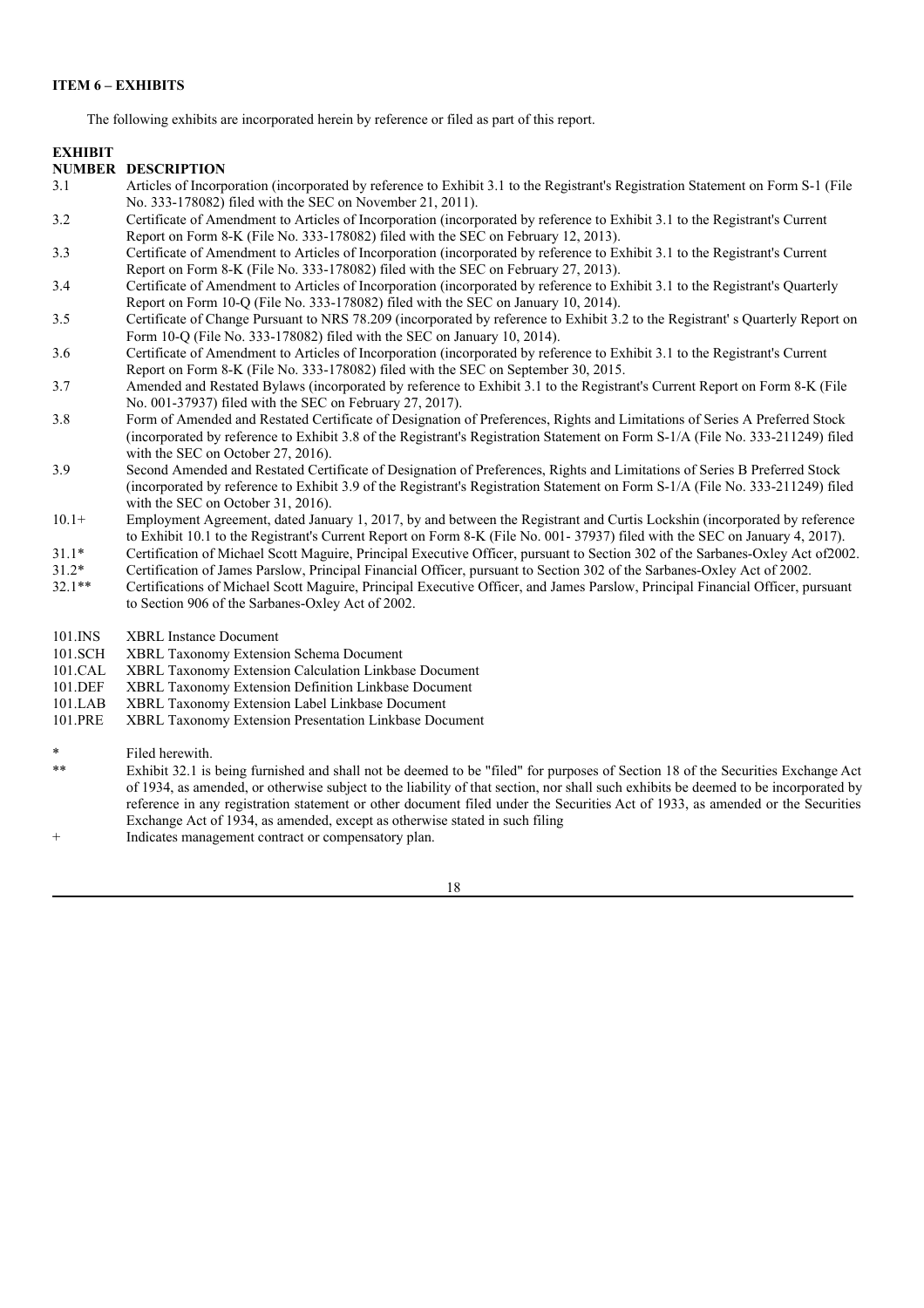# **SIGNATURES**

Pursuant to the requirements of Section 13 or 15(d) of the Securities Exchange Act of 1934, the registrant has duly caused this report to be signed on its behalf by the undersigned, thereunto duly authorized.

# **XENETIC BIOSCIENCES, INC.**

May 15, 2017 By: /S/ MICHAEL SCOTT MAGUIRE

Michael Scott Maguire Chief Executive Officer and President (Principal Executive Officer)

By: /S/ JAMES PARSLOW

James Parslow Chief Financial Officer (Principal Financial Officer and Principal Accounting Officer)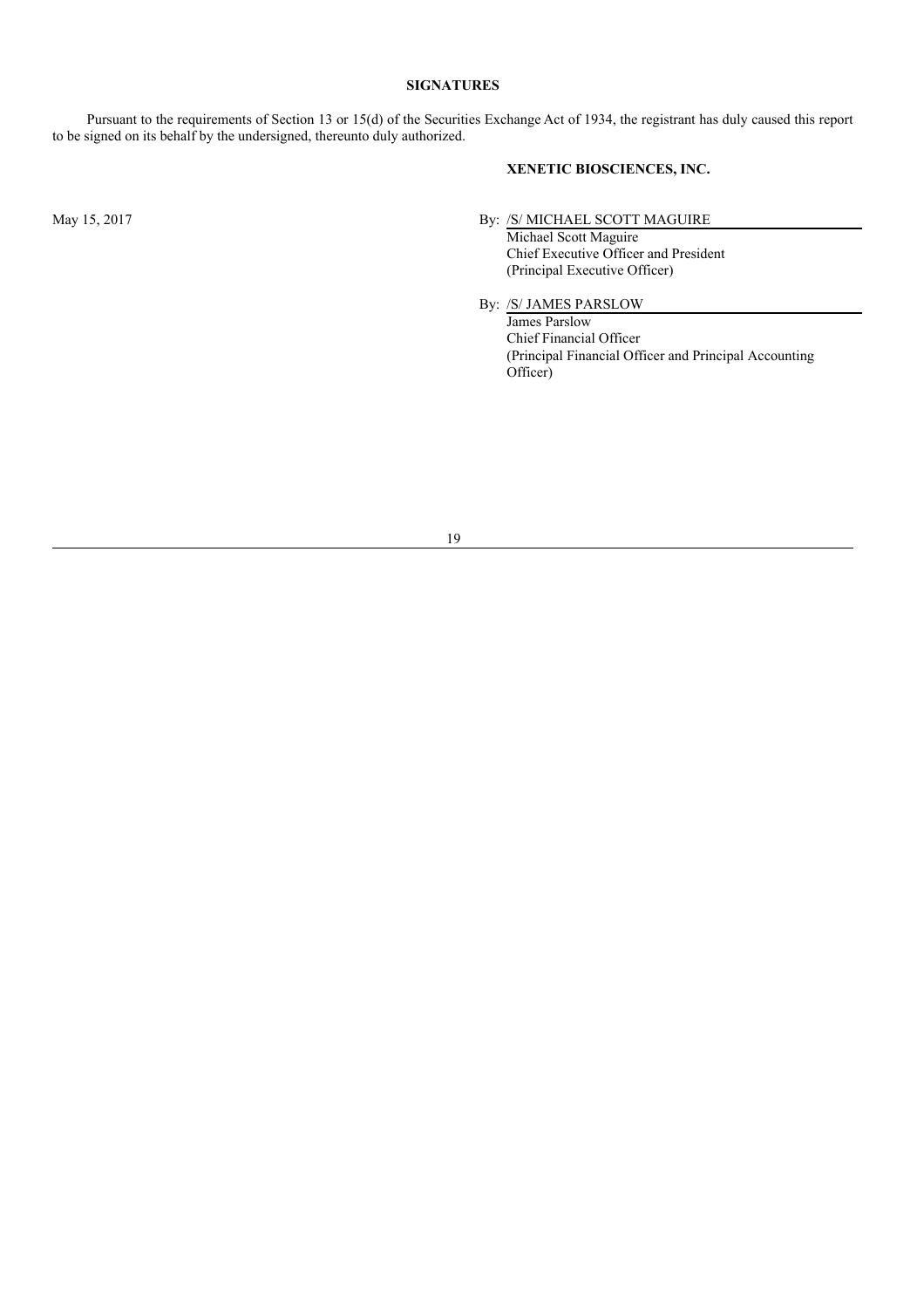## **EXHIBIT INDEX**

# **EXHIBIT**

# **NUMBER DESCRIPTION**

- 3.1 Articles of Incorporation (incorporated by reference to Exhibit 3.1 to the Registrant's Registration Statement on Form S-1 (File No. 333-178082) filed with the SEC on November 21, 2011).
- 3.2 Certificate of Amendment to Articles of Incorporation (incorporated by reference to Exhibit 3.1 to the Registrant's Current Report on Form 8-K (File No. 333-178082) filed with the SEC on February 12, 2013).
- 3.3 Certificate of Amendment to Articles of Incorporation (incorporated by reference to Exhibit 3.1 to the Registrant's Current Report on Form 8-K (File No. 333-178082) filed with the SEC on February 27, 2013).
- 3.4 Certificate of Amendment to Articles of Incorporation (incorporated by reference to Exhibit 3.1 to the Registrant's Quarterly Report on Form 10-Q (File No. 333-178082) filed with the SEC on January 10, 2014).
- 3.5 Certificate of Change Pursuant to NRS 78.209 (incorporated by reference to Exhibit 3.2 to the Registrant' s Quarterly Report on Form 10-Q (File No. 333-178082) filed with the SEC on January 10, 2014).
- 3.6 Certificate of Amendment to Articles of Incorporation (incorporated by reference to Exhibit 3.1 to the Registrant's Current Report on Form 8-K (File No. 333-178082) filed with the SEC on September 30, 2015.
- 3.7 Amended and Restated Bylaws (incorporated by reference to Exhibit 3.1 to the Registrant's Current Report on Form 8-K (File No. 001-37937) filed with the SEC on February 27, 2017).
- 3.8 Form of Amended and Restated Certificate of Designation of Preferences, Rights and Limitations of Series A Preferred Stock (incorporated by reference to Exhibit 3.8 of the Registrant's Registration Statement on Form S-1/A (File No. 333-211249) filed with the SEC on October 27, 2016).
- 3.9 Second Amended and Restated Certificate of Designation of Preferences, Rights and Limitations of Series B Preferred Stock (incorporated by reference to Exhibit 3.9 of the Registrant's Registration Statement on Form S-1/A (File No. 333-211249) filed with the SEC on October 31, 2016).
- 10.1+ Employment Agreement, dated January 1, 2017, by and between the Registrant and Curtis Lockshin (incorporated by reference to Exhibit 10.1 to the Registrant's Current Report on Form 8-K (File No. 001- 37937) filed with the SEC on January 4, 2017).
- 31.1\* Certification of Michael Scott Maguire, Principal Executive Officer, pursuant to Section 302 of the Sarbanes-Oxley Act of2002.
- 31.2\* Certification of James Parslow, Principal Financial Officer, pursuant to Section 302 of the Sarbanes-Oxley Act of 2002.
- 32.1\*\* Certifications of Michael Scott Maguire, Principal Executive Officer, and James Parslow, Principal Financial Officer, pursuant to Section 906 of the Sarbanes-Oxley Act of 2002.
- 101.INS XBRL Instance Document
- 101.SCH XBRL Taxonomy Extension Schema Document<br>101.CAL XBRL Taxonomy Extension Calculation Linkbas
- XBRL Taxonomy Extension Calculation Linkbase Document
- 101.DEF XBRL Taxonomy Extension Definition Linkbase Document
- 101.LAB XBRL Taxonomy Extension Label Linkbase Document<br>101.PRE XBRL Taxonomy Extension Presentation Linkbase Docu
- XBRL Taxonomy Extension Presentation Linkbase Document
- Filed herewith.
- \*\* Exhibit 32.1 is being furnished and shall not be deemed to be "filed" for purposes of Section 18 of the Securities Exchange Act of 1934, as amended, or otherwise subject to the liability of that section, nor shall such exhibits be deemed to be incorporated by reference in any registration statement or other document filed under the Securities Act of 1933, as amended or the Securities Exchange Act of 1934, as amended, except as otherwise stated in such filing
- + Indicates management contract or compensatory plan.

20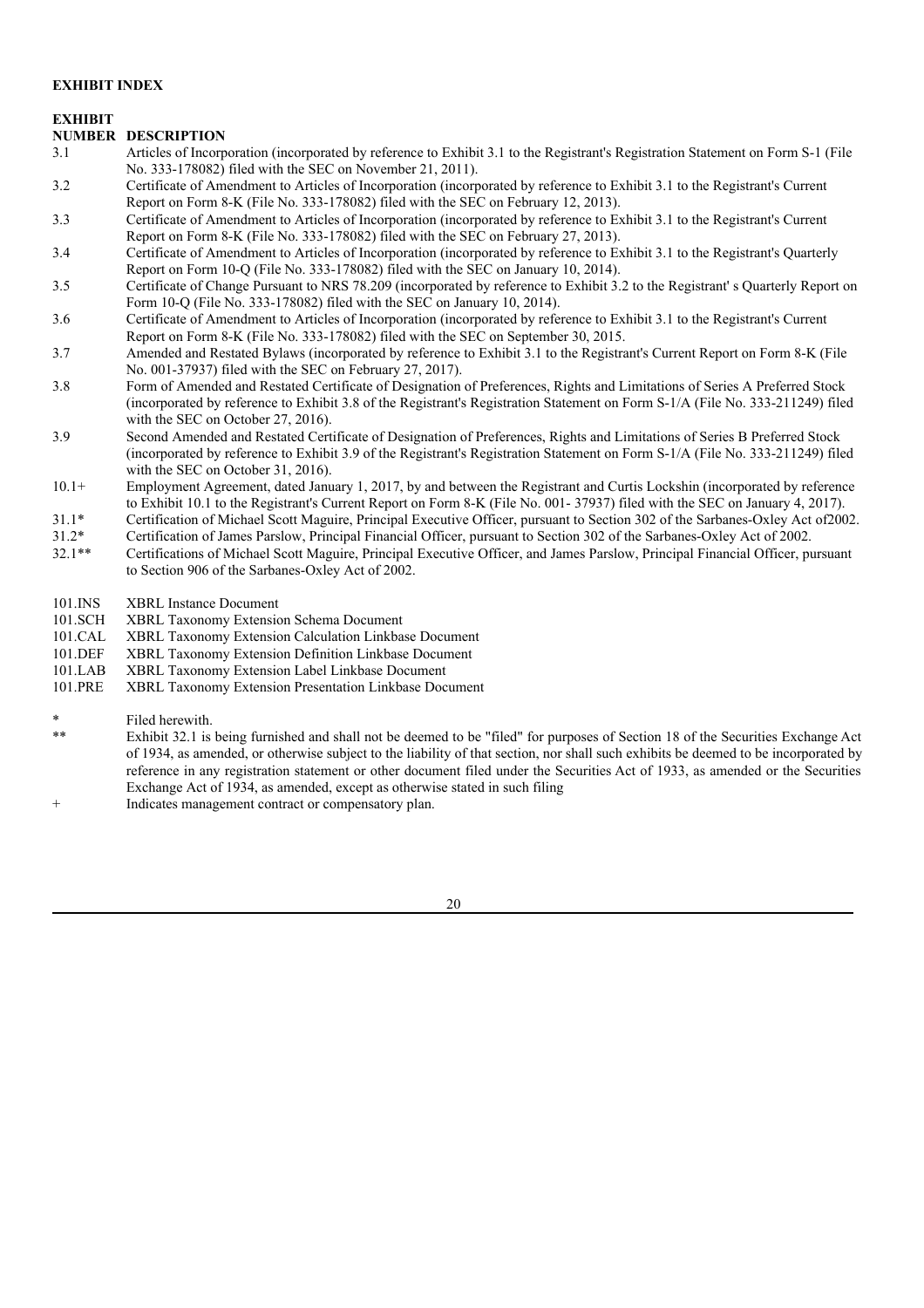I, Michael Scott Maguire, certify that:

- 1. I have reviewed this Quarterly Report on Form 10-Q of Xenetic Biosciences, Inc.;
- 2. Based on my knowledge, this report does not contain any untrue statement of a material fact or omit to state a material fact necessary to make the statements made, in light of the circumstances under which such statements were made, not misleading with respect to the period covered by this report;
- 3. Based on my knowledge, the financial statements, and other financial information included in this report, fairly present in all material respects the financial condition, results of operations and cash flows of the registrant as of, and for, the periods presented in this report;
- 4. The registrant's other certifying officer(s) and I are responsible for establishing and maintaining disclosure controls and procedures (as defined in Exchange Act Rules  $13a-15(e)$  and  $15d-15(e)$ ) for the registrant and have:
	- (a) Designed such disclosure controls and procedures, or caused such disclosure controls and procedures to be designed under our supervision, to ensure that material information relating to the registrant, including its consolidated subsidiaries, is made known to us by others within those entities, particularly during the period in which this report is being prepared;
	- (b) Evaluated the effectiveness of the registrant's disclosure controls and procedures and presented in this report our conclusions about the effectiveness of the disclosure controls and procedures, as of the end of the period covered by this report based on such evaluation; and
	- (c) Disclosed in this report any change in the registrant's internal control over financial reporting that occurred during the registrant's most recent fiscal quarter (the registrant's fourth fiscal quarter in the case of an annual report) that has materially affected, or is reasonably likely to materially affect, the registrant's internal control over financial reporting; and
- 5. The registrant's other certifying officer(s) and I have disclosed, based on our most recent evaluation of internal control over financial reporting, to the registrant's auditors and the audit committee of the registrant's board of directors (or persons performing the equivalent functions):
	- (a) All significant deficiencies and material weaknesses in the design or operation of internal control over financial reporting which are reasonably likely to adversely affect the registrant's ability to record, process, summarize and report financial information; and
	- (b) Any fraud, whether or not material, that involves management or other employees who have a significant role in the registrant's internal control over financial reporting.

Date: May 15, 2017

By: /s/ Michael Scott Maguire Michael Scott Maguire Chief Executive Officer and President (Principal Executive Officer)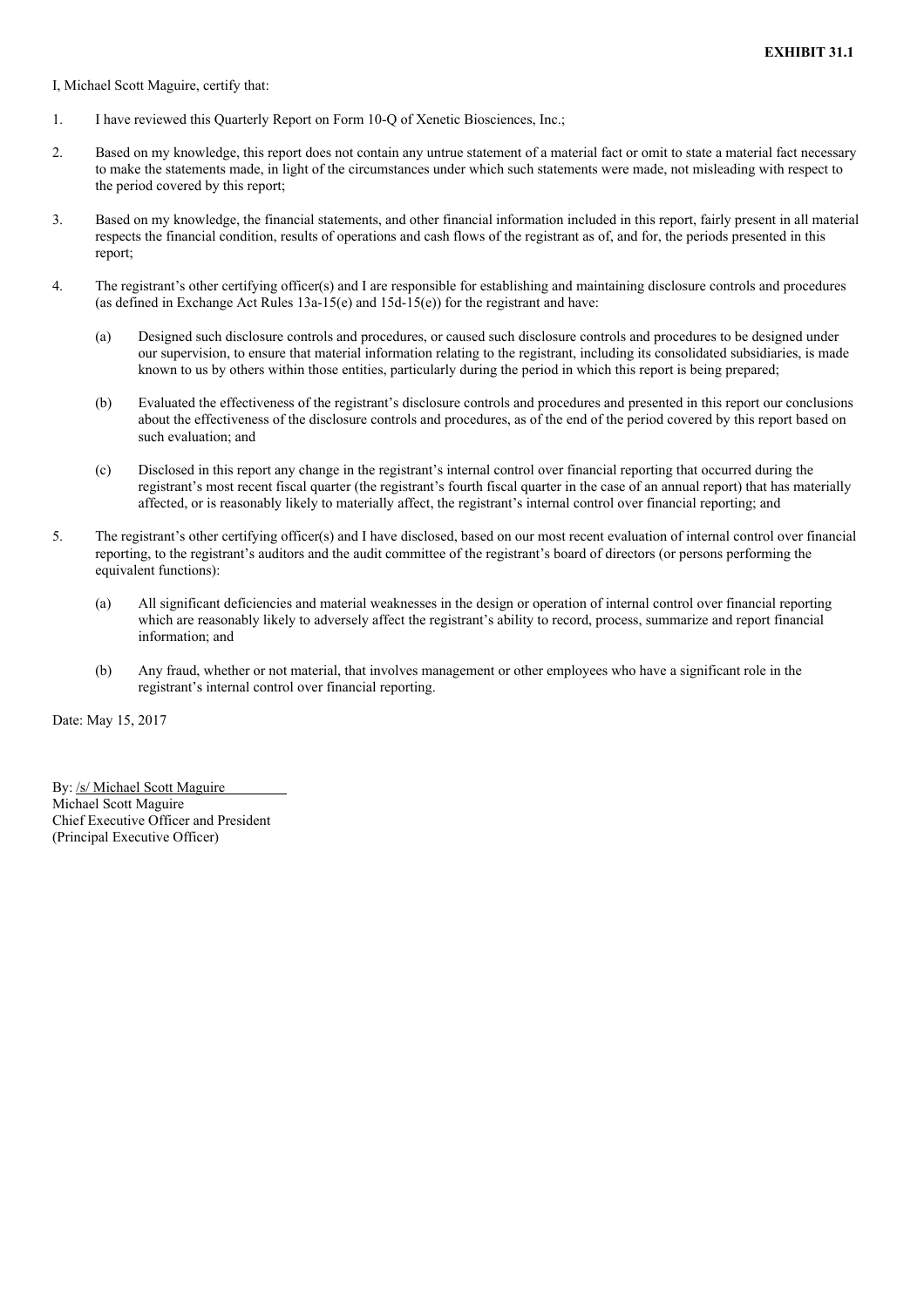I, James Parslow, certify that:

- 1. I have reviewed this Quarterly Report on Form 10-Q of Xenetic Biosciences, Inc.;
- 2. Based on my knowledge, this report does not contain any untrue statement of a material fact or omit to state a material fact necessary to make the statements made, in light of the circumstances under which such statements were made, not misleading with respect to the period covered by this report;
- 3. Based on my knowledge, the financial statements, and other financial information included in this report, fairly present in all material respects the financial condition, results of operations and cash flows of the registrant as of, and for, the periods presented in this report;
- 4. The registrant's other certifying officer(s) and I are responsible for establishing and maintaining disclosure controls and procedures (as defined in Exchange Act Rules 13a-15(e) and 15d-15(e)) for the registrant and have:
	- (a) Designed such disclosure controls and procedures, or caused such disclosure controls and procedures to be designed under our supervision, to ensure that material information relating to the registrant, including its consolidated subsidiaries, is made known to us by others within those entities, particularly during the period in which this report is being prepared;
	- (b) Evaluated the effectiveness of the registrant's disclosure controls and procedures and presented in this report our conclusions about the effectiveness of the disclosure controls and procedures, as of the end of the period covered by this report based on such evaluation; and
	- (c) Disclosed in this report any change in the registrant's internal control over financial reporting that occurred during the registrant's most recent fiscal quarter (the registrant's fourth fiscal quarter in the case of an annual report) that has materially affected, or is reasonably likely to materially affect, the registrant's internal control over financial reporting; and
- 5. The registrant's other certifying officer(s) and I have disclosed, based on our most recent evaluation of internal control over financial reporting, to the registrant's auditors and the audit committee of the registrant's board of directors (or persons performing the equivalent functions):
	- (a) All significant deficiencies and material weaknesses in the design or operation of internal control over financial reporting which are reasonably likely to adversely affect the registrant's ability to record, process, summarize and report financial information; and
	- (b) Any fraud, whether or not material, that involves management or other employees who have a significant role in the registrant's internal control over financial reporting.

Date: May 15, 2017

By: /s/ James Parslow James Parslow Chief Financial Officer (Principal Financial and Principal Accounting Officer)